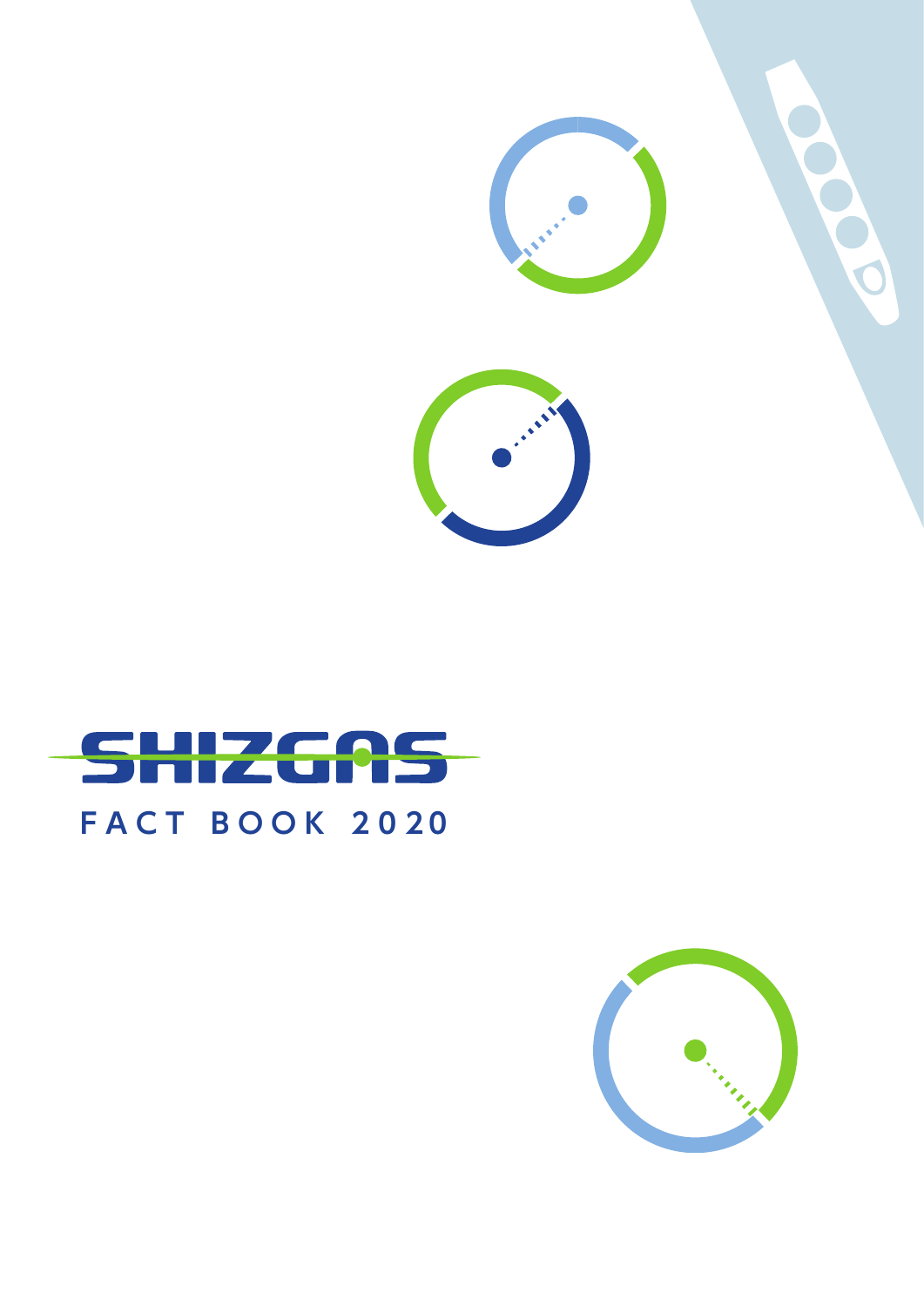



|    | 12月31日に終了した1年間    | Fiscal Year Ended December 31                                             | 2011         | 2012         | 2013         |
|----|-------------------|---------------------------------------------------------------------------|--------------|--------------|--------------|
|    | 個別 ガス販売量<br>(百万㎡) | Gas Sales Volume (Non-consolidated) (million m)                           |              |              |              |
|    | 家庭用               | Residential                                                               | 90           | 91           | 88           |
|    | 業務用               | Commercial and Others                                                     | 66           | 68           | 68           |
|    | 工業用               | Industrial                                                                | 686          | 673          | 651          |
| 卸  |                   | Wholesale                                                                 | 567          | 562          | 562          |
| 合計 |                   | Total                                                                     | 1,409        | 1,393        | 1,369        |
|    |                   | 連結 お客さま件数(千件) Number of Customers (Consolidated) (thousands)<br>(メーター取付数) |              |              |              |
|    | 家庭用               | Residential                                                               | 316          | 316          | 316          |
|    | 業務用               | Commercial and Others                                                     | 23           | 23           | 23           |
|    | 工業用               | Industrial                                                                | $\mathbf{1}$ | $\mathbf{1}$ | $\mathbf{1}$ |
| 合計 |                   | Total                                                                     | 340          | 340          | 340          |
|    | (メーター取付数)         | 個別 お客さま件数 (千件) Number of Customers<br>(Non-consolidated) (thousands)      |              |              |              |
|    | 家庭用               | Residential                                                               | 293          | 293          | 292          |
|    | 業務用               | Commercial and Others                                                     | 20           | 20           | 20           |
|    | 工業用               | Industrial                                                                |              | $\mathbf{1}$ | $\mathbf{1}$ |
| 合計 |                   | Total                                                                     | 314          | 314          | 313          |
|    |                   | 個別 ガス導管延長の推移 Pipeline Length Timeline (Non-consolidated)                  |              |              |              |
|    |                   | ガス導管延長 (km) Pipeline Length (km)                                          | 4,023        | 4,077        | 4,147        |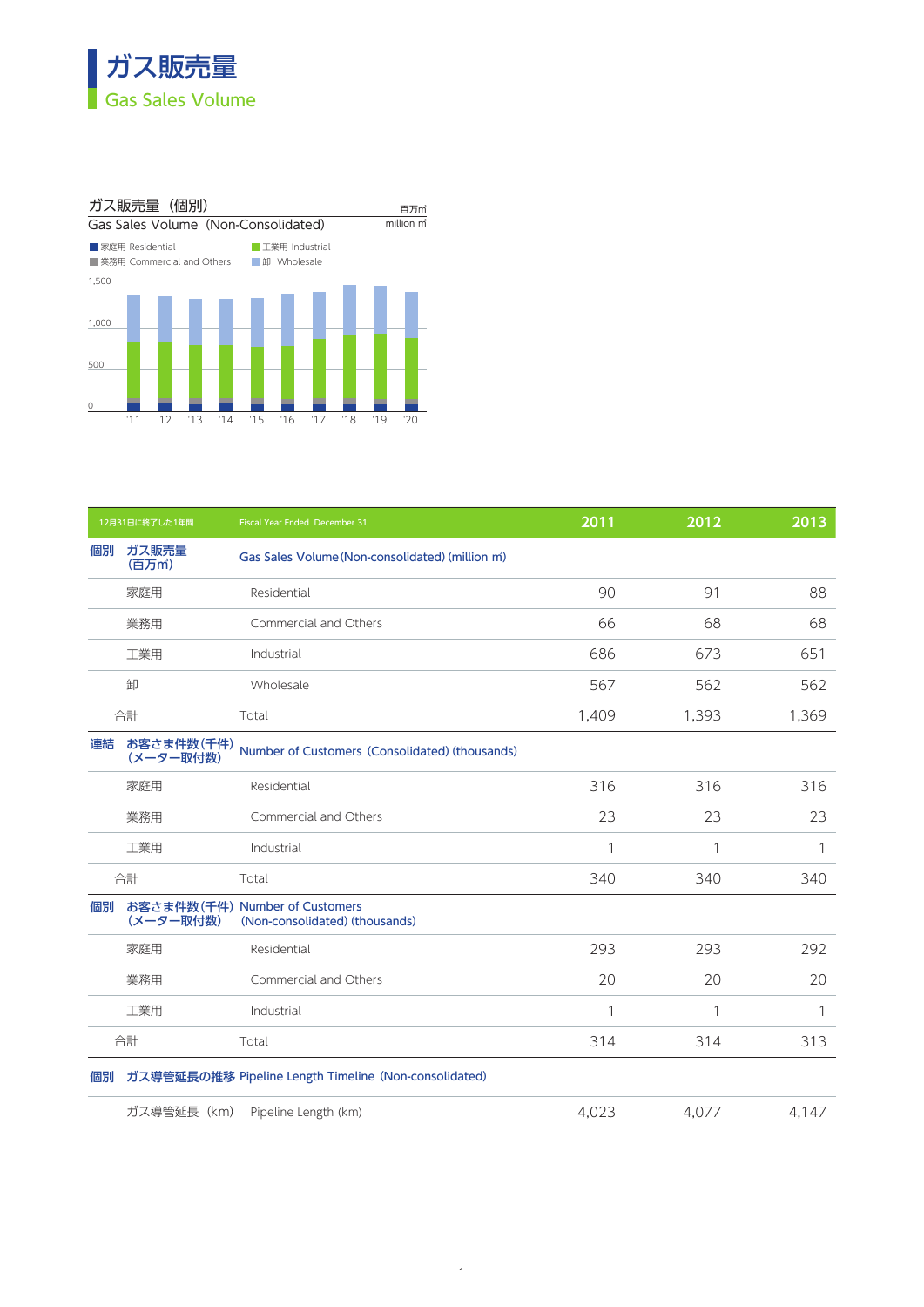| 2020           | 2019           | 2018           | 2017           | 2016           | 2015           | 2014           |
|----------------|----------------|----------------|----------------|----------------|----------------|----------------|
|                |                |                |                |                |                |                |
|                |                |                |                |                |                |                |
| 85             | 83             | 84             | 87             | 85             | 87             | 89             |
| 64             | 68             | 69             | 68             | 67             | 66             | 66             |
| 740            | 791            | 783            | 723            | 638            | 628            | 645            |
| 559            | 580            | 604            | 573            | 645            | 600            | 567            |
| 1,448          | 1,522          | 1,540          | 1,451          | 1,436          | 1,380          | 1,366          |
|                |                |                |                |                |                |                |
| 333            | 332            | 331            | 325            | 324            | 322            | 320            |
| $25\,$         | 25             | 25             | 24             | 24             | 24             | 24             |
| $\overline{1}$ | $\overline{1}$ | $\overline{1}$ | $\overline{1}$ | $\overline{1}$ | $\overline{1}$ | $\overline{1}$ |
| 359            | 359            | 357            | 350            | 349            | 347            | 345            |
|                |                |                |                |                |                |                |
|                |                |                |                |                |                |                |
| 299            | 298            | 298            | 297            | 296            | 295            | 294            |
| 21             | 21             | 21             | 21             | 21             | 21             | 20             |
| $\mathbf{1}$   | $\overline{1}$ | $\overline{1}$ | $\overline{1}$ | $\mathbf{1}$   | $\overline{1}$ | $\overline{1}$ |
| 320            | 320            | 320            | 318            | 318            | 316            | 315            |
|                |                |                |                |                |                |                |
| 4,503          | 4,469          | 4,425          | 4,375          | 4,316          | 4,269          | 4,216          |
|                |                |                |                |                |                |                |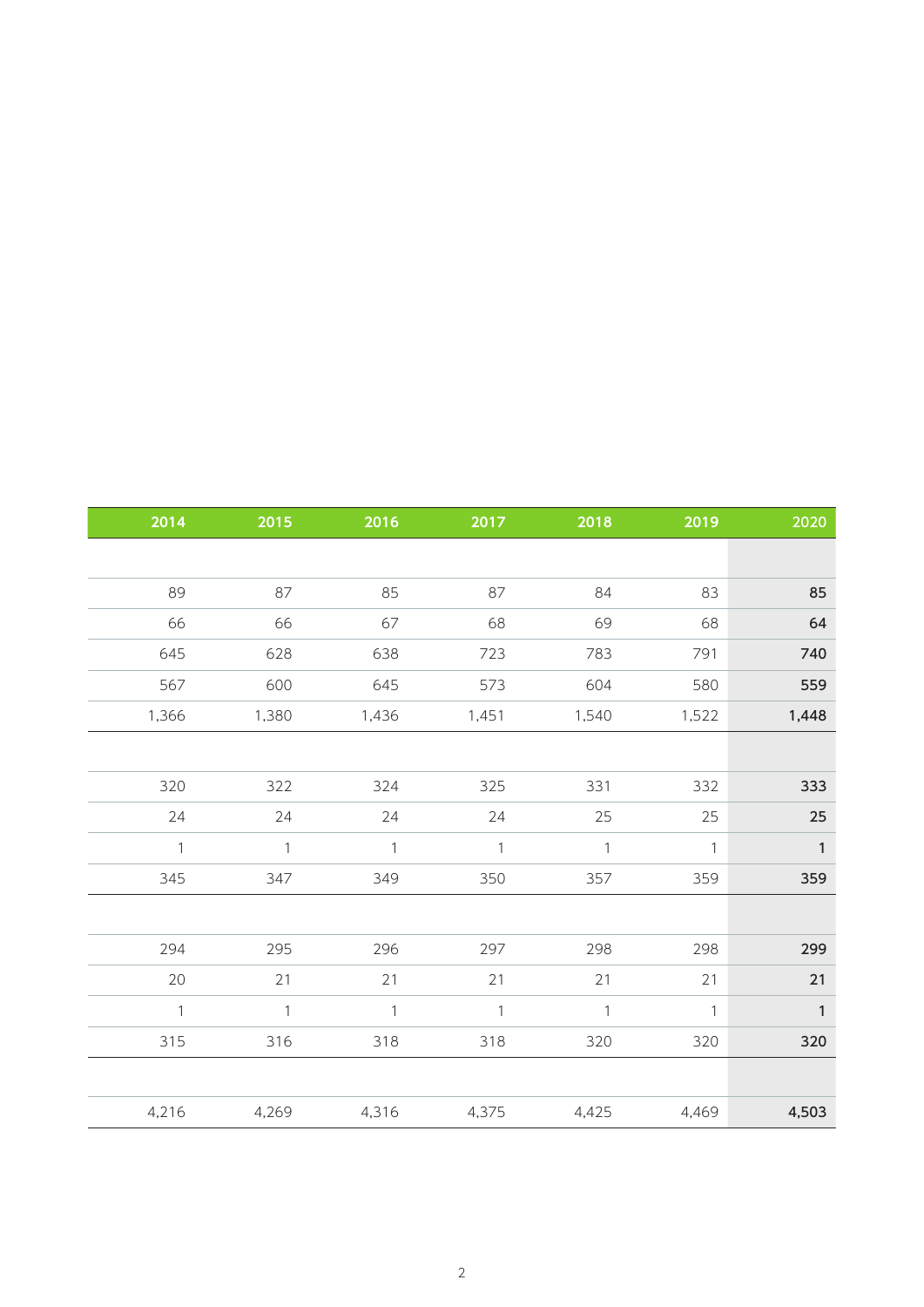## 設備投資額·減価償却費 連結

**Capital Investment / Depreciation and Amortization** Consolidated





|       | 12月31日に終了した1年間 Fiscal Year Ended December 31 | 2011   | 2012   | 2013  | 2014   |
|-------|----------------------------------------------|--------|--------|-------|--------|
| 設備投資額 | Capital investment                           | 7,524  | 9,690  | 8,108 | 8,072  |
| 減価償却費 | Depreciation                                 | 11,944 | 10,737 | 9,618 | 10,817 |

#### 償却年数(定率法)

Years of depreciation (Declining balance method)

| 設備の種類        | Type of facilities              | 耐用年数 | Durable Years |
|--------------|---------------------------------|------|---------------|
| ガス導管         | Gas Pipeline                    | 13年  | 13 Years      |
| LNGタンク (定額法) | LNG Tank (Straight-line method) | 15年  | 15 Years      |
| LPGタンク       | <b>LPG Tank</b>                 | 10年  | 10 Years      |
| LNG気化器       | LNG Vaporizer                   | 10年  | 10 Years      |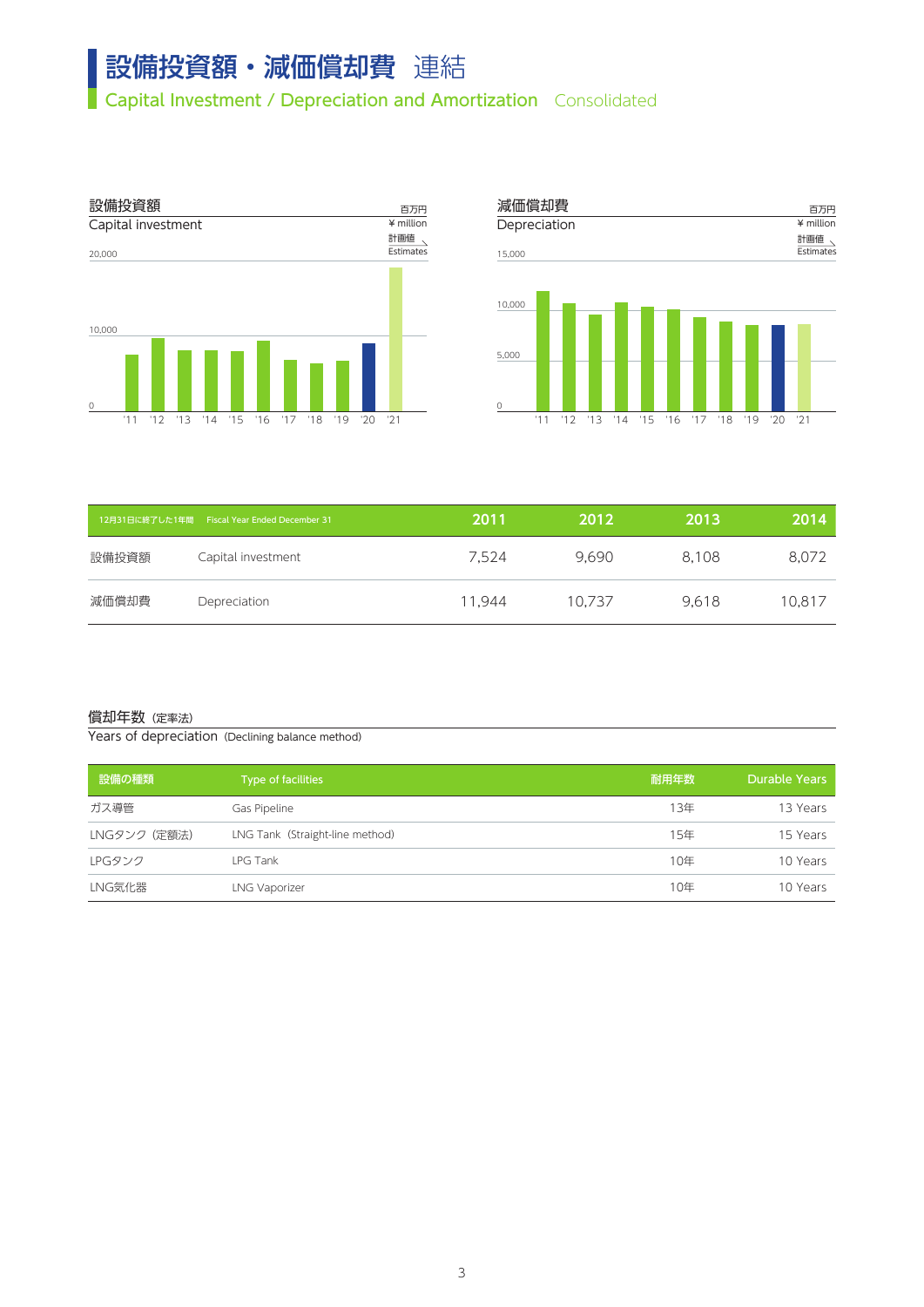| 百万円/¥ million |  |
|---------------|--|
| 計画値 Estimates |  |

※設備投資額は、キャッシュ・フローベースで記載しております。

### 借入金明細

#### **Loans**

|                                      |                                     | 百万円/¥ million |
|--------------------------------------|-------------------------------------|---------------|
| 2020年12月31日時点 As of December 31,2020 |                                     | 金額<br>Amount  |
| 1年超返済予定長期借入金                         | Long-term loans due after one year  | 4,373         |
| 1年以内返済予定長期借入金                        | Long-term loans due within one year | 1.712         |
| 短期借入金                                | Short-term bank loans               |               |
| 合計                                   | Total                               | 6,085         |

#### 長期借入金の年度ごとの返済予定金額

| Annual maturities of long-term debt  |                                        |               |
|--------------------------------------|----------------------------------------|---------------|
|                                      |                                        | 百万円/¥ million |
| 2020年12月31日時点 As of December 31,2020 |                                        | 金額<br>Amount  |
| 2021年12月期                            | As of December 31, 2021                | 1,712         |
| 2022年12月期                            | As of December 31, 2022                | 1,350         |
| 2023年12月期                            | As of December 31, 2023                | 873           |
| 2024年12月期以降                          | As of December 31, 2024 and thereafter | 2,149         |
| 合計                                   | Total                                  | 6,085         |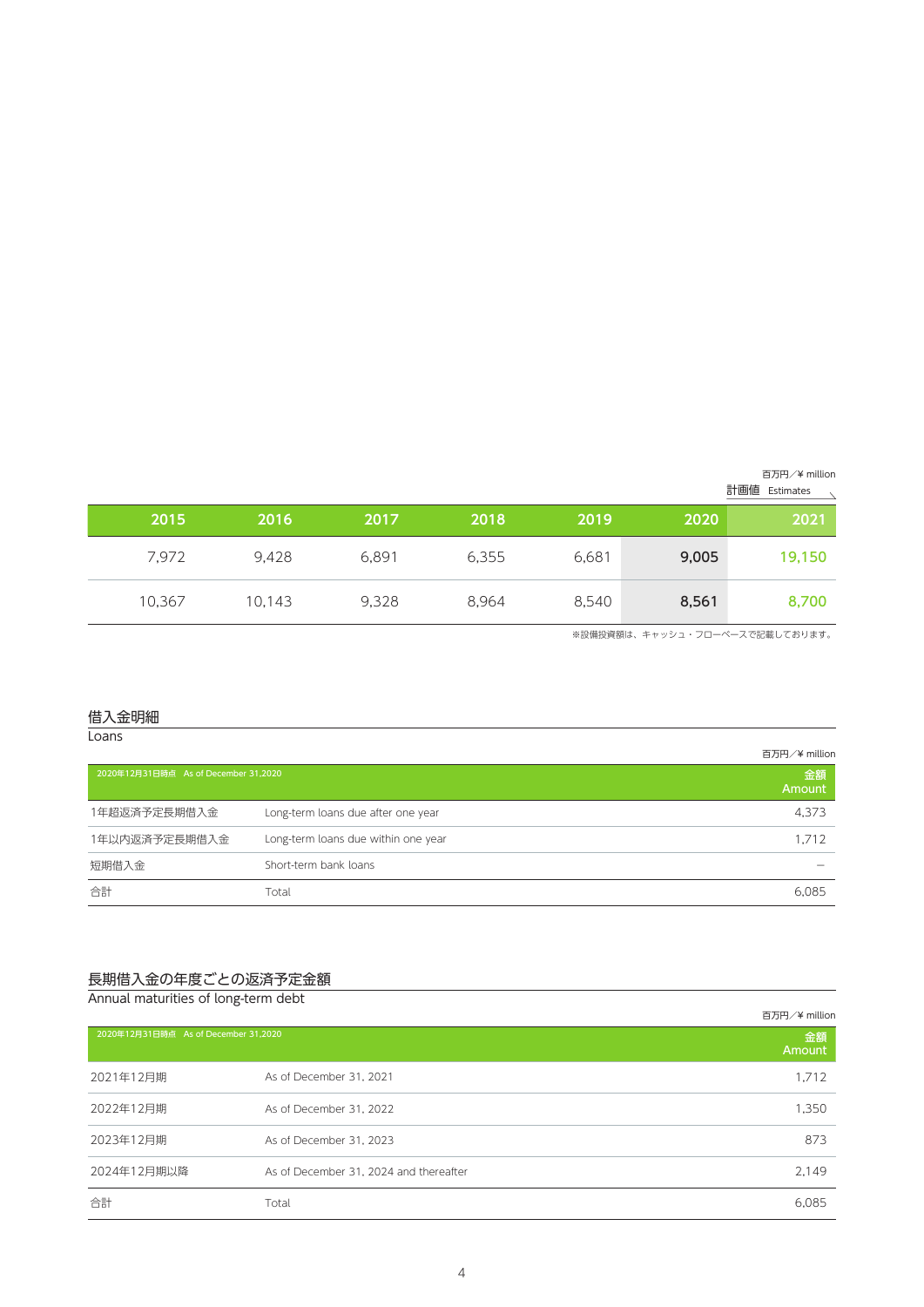# 連結財務データ 収益性/成長性

Consolidated Financial Data Profitability and Growth



H.







| 12月31日に終了した1年間                                | <b>Fiscal Year Ended</b><br>December 31             | 2011   | 2012    | 2013    | 2014                |
|-----------------------------------------------|-----------------------------------------------------|--------|---------|---------|---------------------|
| 売上高 (百万円)                                     | Net sales (¥ million)                               | 128,17 | 144,307 | 153,459 | 166,599             |
| 営業利益 (損失) (百万円)                               | Operating profit(loss) (¥ million)                  | 3,747  | 7,937   | 6,085   | 5,753               |
| 経常利益(損失) (百万円)                                | Ordinary profit(loss) (¥ million)                   | 3,947  | 8,133   | 6,443   | 5,996               |
| 当期純利益 (損失) (百万円) Net profit(loss) (¥ million) |                                                     | 1,743  | 4,078   | 3,887   | 2,909               |
| 売上高営業利益率 (%)                                  | Operating profit(loss)/Net sales (%)                | 2.9    | 5.5     | 4.0     | 3.5                 |
| 売上高経常利益率 (%)                                  | Ordinary profit(loss)/Net sales (%)                 | 3.1    | 5.6     | 4.2     | 3.6                 |
| 売上高当期純利益率 (%)                                 | Return on sales (%)                                 | 1.4    | 2.8     | 2.5     | 17<br>$\frac{1}{2}$ |
| EBITDA (百万円)                                  | EBITDA (¥ million)                                  | 15,691 | 18,675  | 15,704  | 16,571              |
| 営業キャッシュ・フロー<br>(百万円)                          | Cash flows from operating activities<br>(¥ million) | 9,686  | 17,686  | 12,927  | 13,050              |

売上高営業利益率 = 営業利益 ÷ 売上高 × 100

売上高経常利益率 = 経常利益 ÷ 売上高 × 100

売上高当期純利益率 = 当期純利益 ÷ 売上高 × 100

EBITDA = 営業利益 + 減価償却費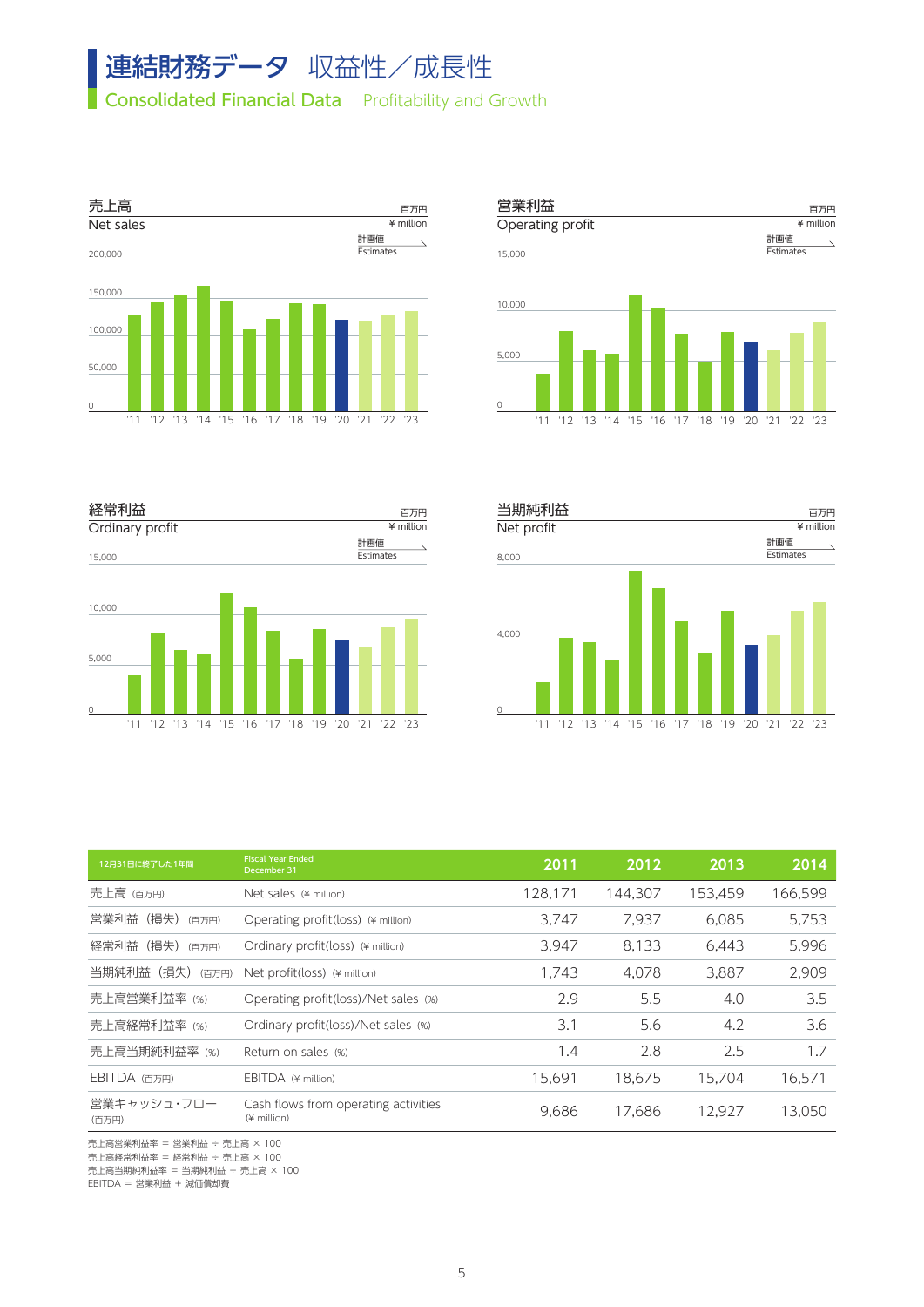





| 営業キャッシュ・フロー                          |                                 | 百万円                |
|--------------------------------------|---------------------------------|--------------------|
| Cash flows from operating activities |                                 | ¥ million          |
|                                      |                                 | 計画値                |
| 30,000                               |                                 | Estimates          |
|                                      |                                 |                    |
|                                      |                                 |                    |
| 20,000                               |                                 |                    |
|                                      |                                 |                    |
|                                      |                                 |                    |
| 10,000                               |                                 |                    |
|                                      |                                 |                    |
|                                      |                                 |                    |
|                                      |                                 |                    |
| '11                                  | "12 "13 "14 "15 "16 "17 "18 "19 | '20<br>'21 '22 '23 |

| 計画値 Estimates                |         |         |         |         |         |         |
|------------------------------|---------|---------|---------|---------|---------|---------|
| 2022<br>2021                 | 2020    | 2019    | 2018    | 2017    | 2016    | 2015    |
| 133,110<br>128,220<br>20,090 | 121,320 | 141,544 | 143,199 | 122,027 | 108,554 | 146,058 |
| 6,070<br>7,770               | 6,828   | 7,852   | 4,869   | 7,711   | 10,228  | 11,563  |
| 6,850<br>8,710               | 7,391   | 8,537   | 5,589   | 8,341   | 10,731  | 12,056  |
| 5,540<br>4,210               | 3,709   | 5,519   | 3,290   | 4,985   | 6,724   | 7,638   |
| 5.6<br>5.1<br>6.1            |         | 5.5     | 3.4     | 6.3     | 9.4     | 7.9     |
| 6.1<br>6.8<br>5.7            |         | 6.0     | 3.9     | 6.8     | 9.9     | 8.3     |
| 3.1<br>3.5<br>4.3            |         | 3.9     | 2.3     | 4.1     | 6.2     | 5.2     |
| 14,760<br>17,060             | 15,390  | 16,393  | 13,833  | 17,040  | 20,371  | 21,930  |
| 15,270<br>6,910              | 20,303  | 21,921  | 11,885  | 10,746  | 16,697  | 30,845  |

Operating profit(loss)/Net sales = Operating profit(loss) / Net sales × 100

Ordinary profit(loss)/Net sales = Ordinary profit(loss) / Net sales × 100

Return on sales = Net profit(loss) / Net sales × 100

EBITDA = Operating profit(loss) + Depreciation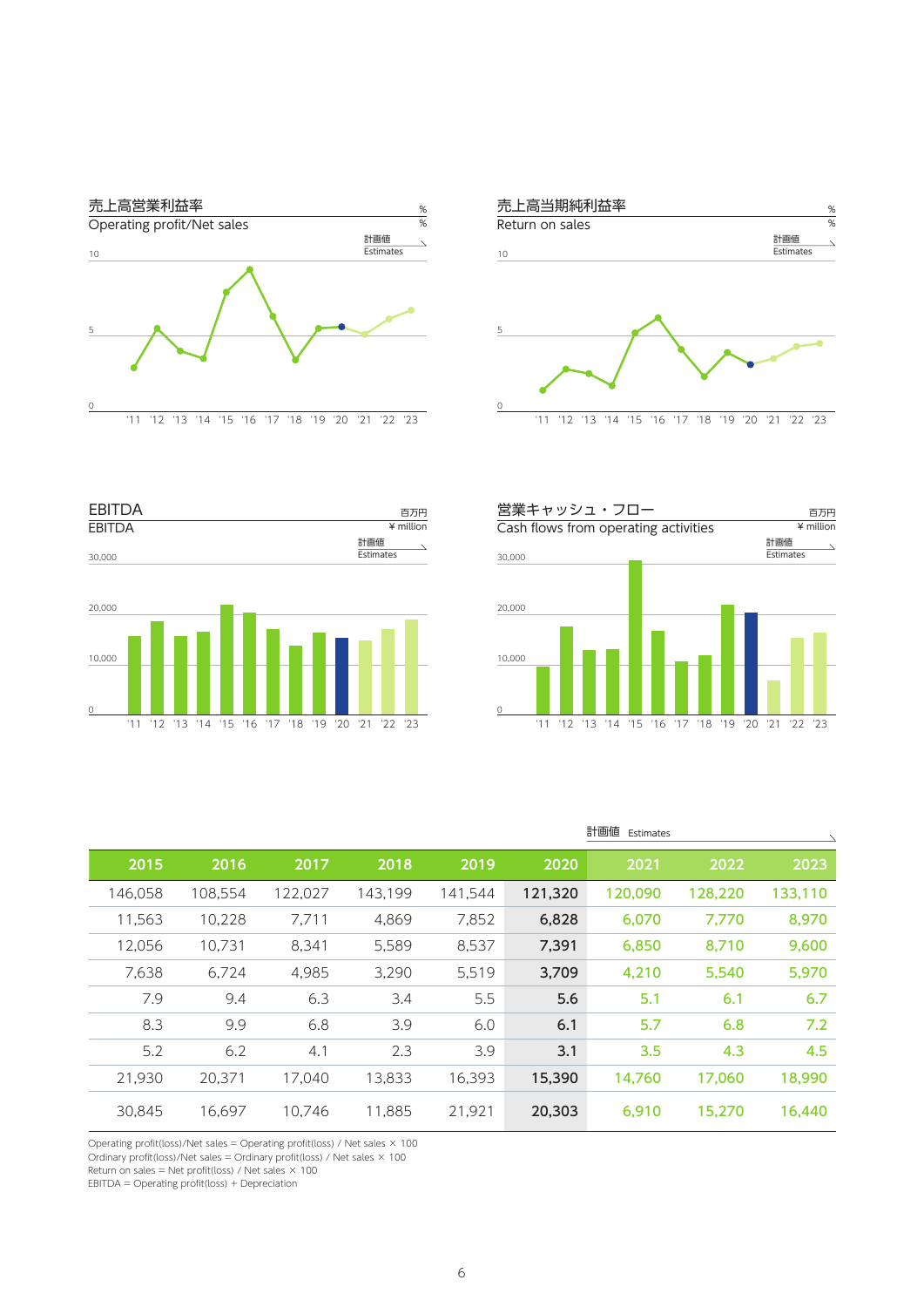# 連結財務データ 効率性/安全性

Consolidated Financial Data Efficiency and Soundness









| 12月31日時点                 | As of December 31                 | 2011    | 2012                    | 2013   | 2014    |
|--------------------------|-----------------------------------|---------|-------------------------|--------|---------|
| 総資産 (百万円)                | Total assets (¥ million)          | 107,432 | 13,429                  | 15,746 | 117,926 |
| 自己資本 (百万円)               | Shareholders' equity (¥ million)  | 47,652  | 51,781                  | 57,152 | 59,818  |
| ROA (%)                  | Return on assets (%)              | 1.6     | 3.7                     | 3.4    | 2.5     |
| ROE (%)                  | Return on equity (%)              | 3.6     | 8.2                     | 7.1    | 5.0     |
| 有利子負債残高 (百万円)            | Interest-bearing debt (¥ million) | 39,553  | 35,733                  | 30,688 | 29,742  |
| 総資産回転率 (回)               | Total assets turnover (times)     | 1.2     | 1 <sup>2</sup><br>ر . ا | 1.3    | 1.4     |
| 自己資本比率 (%)               | Equity ratio (%)                  | 44.4    | 45.7                    | 49.4   | 50.7    |
| D/Eレシオ (倍)               | Debt-Equity ratio (times)         | 0.8     | 0.7                     | 0.5    | 0.5     |
| インタレスト・<br>カバレッジ・レシオ (倍) | Interest coverage ratio (times)   | 16.2    | 33.3                    | 27.3   | 35.1    |

ROA(総資産当期純利益率) = 当期純利益 ÷ 総資産(期中平均) × 100 ROE(自己資本当期純利益率) = 当期純利益 ÷ 自己資本(期中平均) × 100 総資産回転率 = 売上高 ÷ 総資産(期中平均) 自己資本比率 = 自己資本 ÷ 総資産 × 100 D/Eレシオ = 有利子負債 ÷ 自己資本 インタレスト・カバレッジ・レシオ = 営業キャッシュ・フロー ÷ 利息の支払額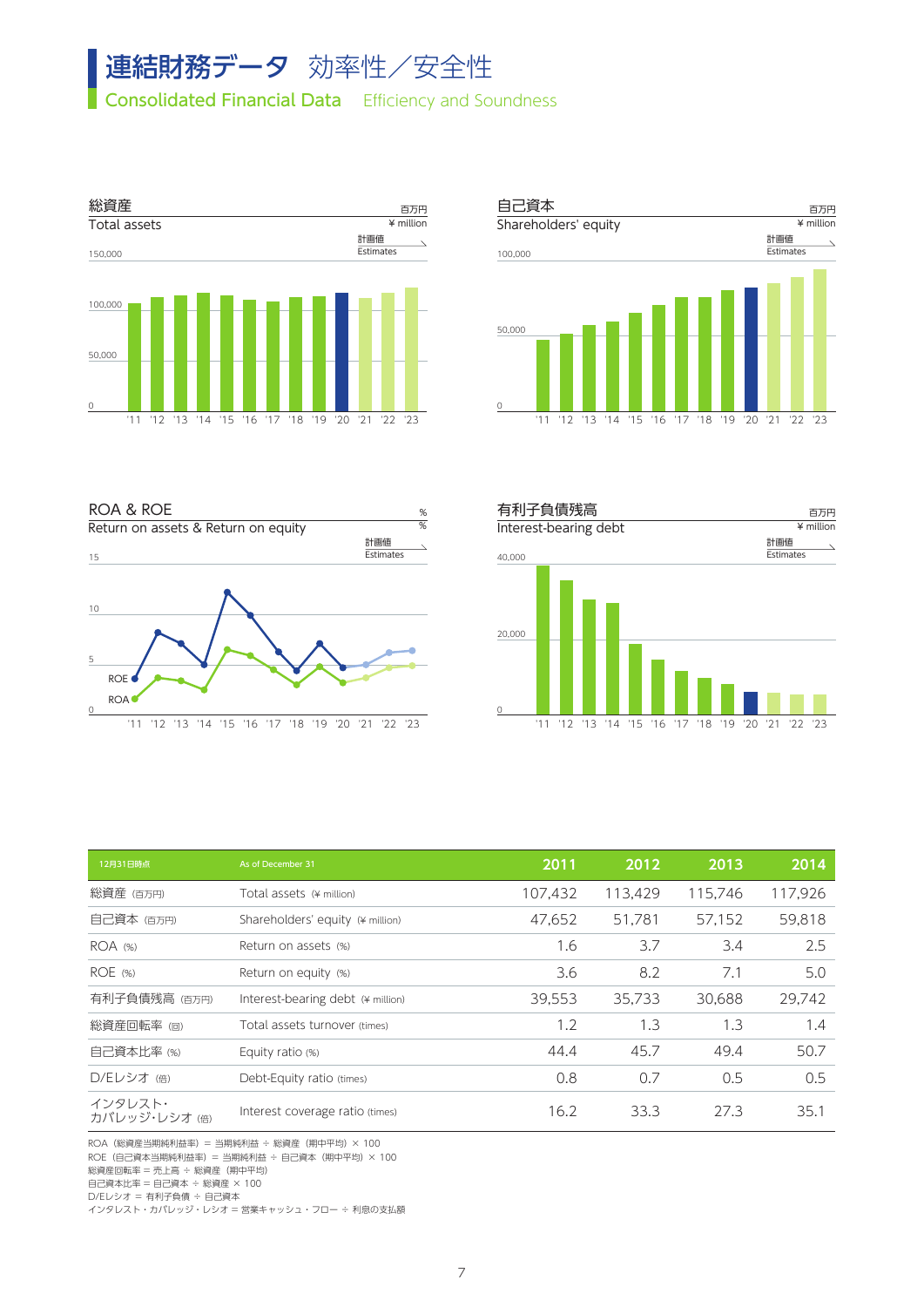





|         |         |         |        |         |         | 計画値 Estimates |         |         |
|---------|---------|---------|--------|---------|---------|---------------|---------|---------|
| 2015    | 2016    | 2017    | 2018   | 2019    | 2020    | 2021          | 2022    | 2023    |
| 115,466 | 110,938 | 109,229 | 13,454 | 115,027 | 118,177 | 12,630        | 117,690 | 123,030 |
| 65,223  | 70,563  | 75,459  | 75,669 | 80,382  | 82,073  | 85,020        | 89,300  | 94,020  |
| 6.5     | 5.9     | 4.5     | 3.0    | 4.8     | 3.2     | 3.7           | 4.7     | 4.9     |
| 12.2    | 9.9     | 6.8     | 4.4    | 7.1     | 4.7     | 5.0           | 6.2     | 6.4     |
| 18,961  | 14,789  | 11,702  | 9,879  | 8,216   | 6,085   | 5,920         | 5,410   | 5,530   |
| 1.3     | 1.0     | 1.1     | 1.3    | 1.3     | 1.0     | 1.1           | 1.1     | 1.1     |
| 56.5    | 63.6    | 69.1    | 66.7   | 69.9    | 69.4    | 75.5          | 75.9    | 76.4    |
| 0.3     | 0.2     | 0.2     | 0.1    | 0.1     | 0.1     | 0.1           | 0.1     | 0.1     |
| 110.8   | 69.7    | 55.4    | 75.6   | 176.7   | 206     | 81            | 218     | 319     |

Return on assets = Net income(loss) / Total assets(yearly average) × 100

Return in equity = Net income(loss) / Net assets excluding Minority interests(yearly average) × 100

Total assets turnover = Net sales / Total assets(yearly average)

Equity ratio = Net assets excluding Minority interests / Total assets × 100

Debt-Equity ratio = Interest-bearing debt / Shareholders' equity

Interest coverage ratio = Cash flows from operating activities / Interest expenses paid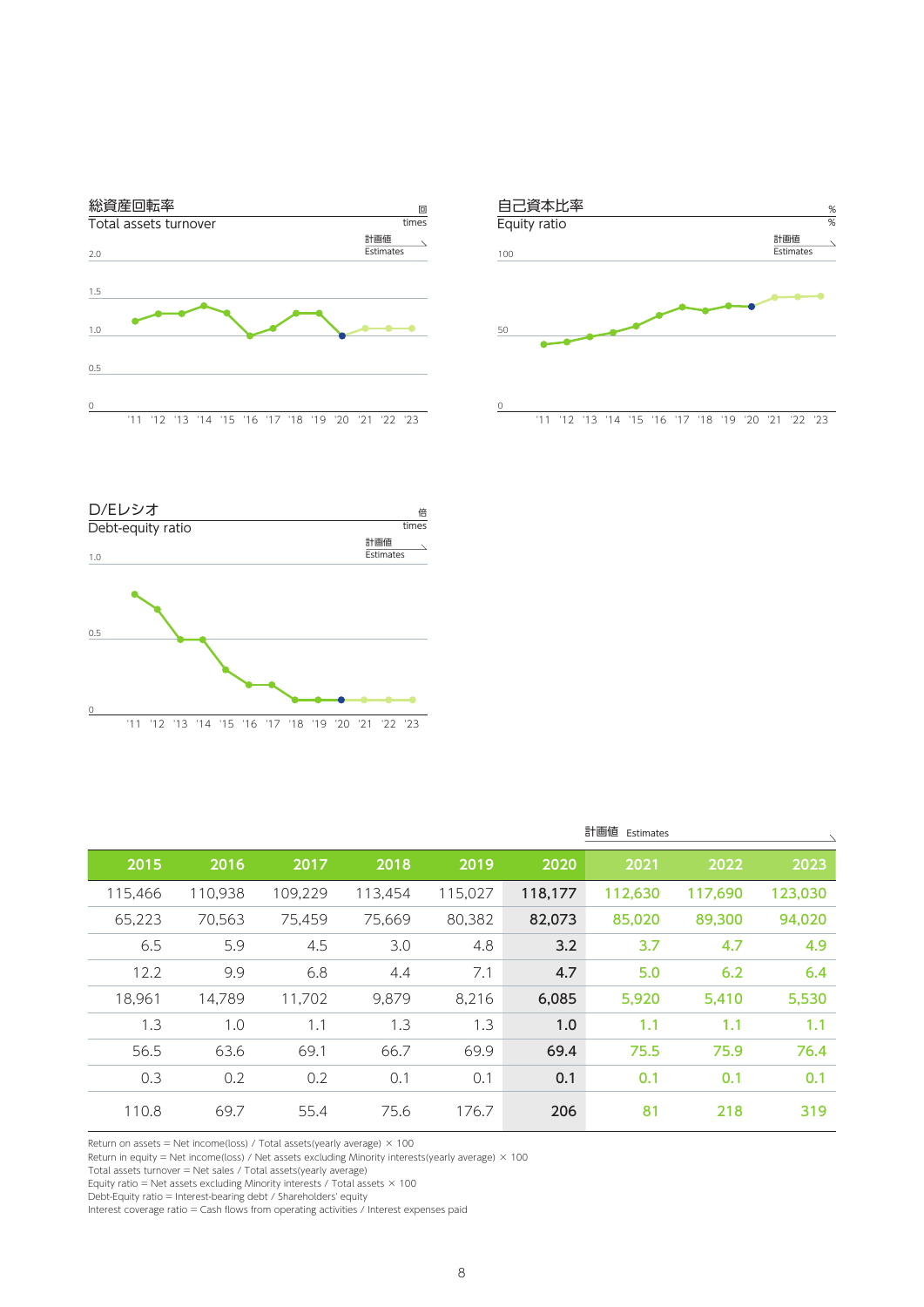## 連結財務データ 投資指標 Consolidated Financial Data Performance Indicators









| 12月31日時点                 | As of December 31              | 2011  | 2012  | 2013  |
|--------------------------|--------------------------------|-------|-------|-------|
| 一株当たり年間配当金(円)            | Annual dividends per share (¥) | 9.0   | 9.0   | 10.0  |
| EPS (一株当たり当期純利益) (円)     | Earnings(loss) per share (¥)   | 23.2  | 55.8  | 53.1  |
| 一株当たり純資産(円)              | Owners' equity per share (¥)   | 651.5 | 708.0 | 775.2 |
| 一株当たりキャッシュ・フロー (円)       | Cash flows per share $(*)$     | 128.6 | 241.8 | 176.7 |
| DOE (自己資本配当率) (%)        | Dividends on equity (%)        | 1.40  | 1.32  | 1.33  |
| 配当性向 (%)                 | Payout ratio (%)               | 38.9  | 16.1  | 18.8  |
| PER (株価収益率) (倍)          | Price earnings ratio (times)   | 21.1  | 10.5  | 11.8  |
| PBR (株価純資産倍率) (倍)        | Price book value ratio (times) | 0.8   | 0.8   | 0.8   |
| PCFR (株価キャッシュ・フロー倍率) (倍) | Price cash flow ratio (times)  | 3.8   | 2.4   | 3.5   |
| EBITDA倍率 (倍)             | EV/EBITDA (times)              | 4.9   | 4.3   | 5.0   |

EPS(一株当たり当期純利益) = 当期純利益 ÷ 期中平均株式数(自己株式を除く)

一株当たり純資産 = 純資産 ÷ 期末発行済株式数(自己株式を除く)

一株当たりキャッシュ・フロー = 営業キャッシュ・フロー ÷ 期中平均株式数(自己株式を除く)

PER(株価収益率) = 期末株価 ÷ EPS

PBR(株価純資産倍率) = 期末株価 ÷ 一株当たり純資産

PCFR(株価キャッシュ・フロー倍率) = 期末株価 ÷ 一株当たりキャッシュ・フロー

EBITDA倍率 = (時価総額 + 有利子負債 - 現預金) ÷ EBITDA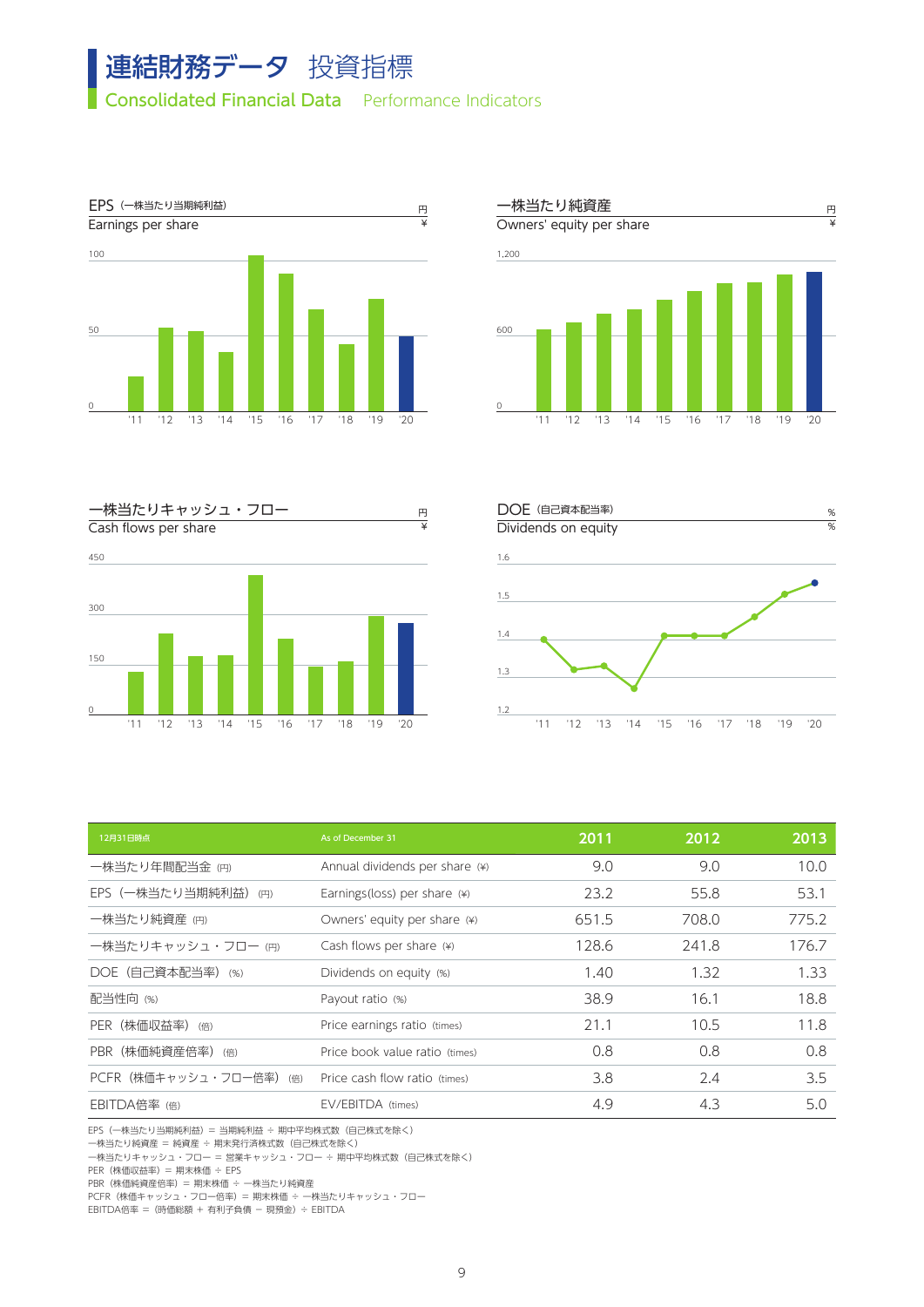







| 2019    | 2018    | 2017    | 2016  | 2015  | 2014  |
|---------|---------|---------|-------|-------|-------|
| 16.0    | 15.0    | 14.0    | 13.0  | 12.0  | 10.0  |
| 74.6    | 44.6    | 67.6    | 91.2  | 103.6 | 39.5  |
| 1,086.1 | 1,024.7 | 1,022.7 | 956.5 | 884.6 | 811.3 |
| 296.4   | 161.1   | 145.6   | 226.4 | 418.4 | 177.0 |
| 1.52    | 1.46    | 1.41    | 1.41  | 1.41  | 1.27  |
| 21.4    | 33.6    | 20.7    | 14.3  | 11.6  | 25.3  |
| 12.7    | 19.1    | 14.2    | 9.1   | 7.5   | 19.2  |
| 0.9     | $0.8\,$ | 0.9     | 0.9   | 0.9   | 0.9   |
| 3.2     | 5.3     | 6.6     | 3.6   | 1.9   | 4.3   |
| 3.4     | 4.5     | 4.4     | 3.3   | 3.1   | 5.2   |

Earnings(loss) per share = Net income(loss) / Average number of shares issued during the period(excluding treasury shares)

Owners' equity per share = Net assets / Number of shares issued at end of the period(excluding treasury shares)

Cash flows per share = Cash flows from operating activities / Average number of shares issued during the period(excluding treasury shares)

Price earnings ratio = Share price (year-end) / EPS

Price book value ratio = Share price (year-end) / Owners' equity per share

Price cash flow ratio = Share price (year-end) / Cash flows per share

EV/EBITDA = (Market capitalization + Interest-bearing debt - Cash and deposits) / EBITDA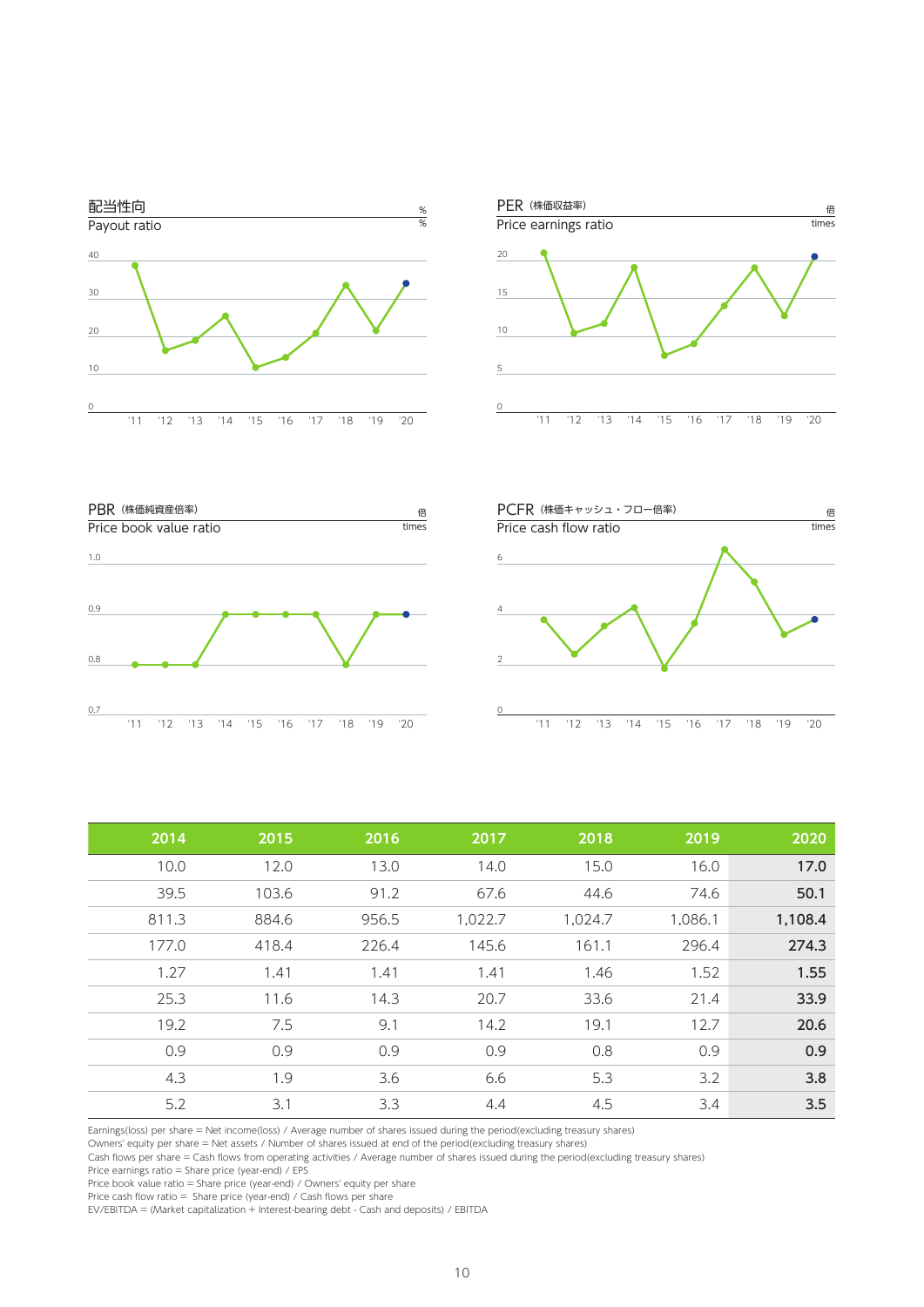### 貸借対照表 連結 ⑴ **Balance Sheets** Consolidated (1)

| 12月31日時点  | As of December 31                     | $\boxed{2011}$ | 2012    |
|-----------|---------------------------------------|----------------|---------|
| 資産の部      | Assets                                |                |         |
| 固定資産      | Noncurrent assets                     | 85,304         | 86,707  |
| 有形固定資産    | Property, plant and equipment         | 69,270         | 68,845  |
| 製造設備      | Production facilities                 | 24,768         | 21,668  |
| 供給設備      | Distribution facilities               | 30,363         | 29,302  |
| 業務設備      | Service and maintenance facilities    | 3,818          | 4,045   |
| その他の設備    | Other facilities                      | 4,451          | 4,239   |
| 建設仮勘定     | Construction in progress              | 5,869          | 9,590   |
| 無形固定資産    | Intangible assets                     | 1,998          | 1,884   |
| 投資その他の資産  | Investments and other assets          | 14,035         | 15,977  |
| 投資有価証券    | Investment securities                 | 6,495          | 7,201   |
| 長期貸付金     | Long-term loans receivable            | 5,554          | 7,078   |
| 繰延税金資産    | Deferred tax assets                   | 1,199          | 800     |
| その他投資     | Other investments and other assets    | 1,007          | 1,106   |
| 貸倒引当金     | Allowance for doubtful accounts       | $-222$         | $-209$  |
| 流動資産      | Current assets                        | 22,127         | 26,722  |
| 現金及び預金    | Cash and deposits                     | 455            | 497     |
| 受取手形及び売掛金 | Notes and accounts receivable - trade | 11,192         | 11,685  |
| たな卸資産     | Inventories                           | 6,223          | 9,838   |
| 繰延税金資産    | Deferred tax assets                   | 1,382          | 632     |
| その他流動資産   | Other current assets                  | 2,937          | 4,126   |
| 貸倒引当金     | Allowance for doubtful accounts       | $-63$          | $-57$   |
| 資産合計      | Total assets                          | 107,432        | 113,429 |

2018年以降は、「『税効果会計に係る会計基準』の一部改正」等を適用した金額で表示しています。

The Company has adopted the "Partial Amendments to Accounting Standard for Tax Effect Accounting" from the beginning of the consolidated fiscal year.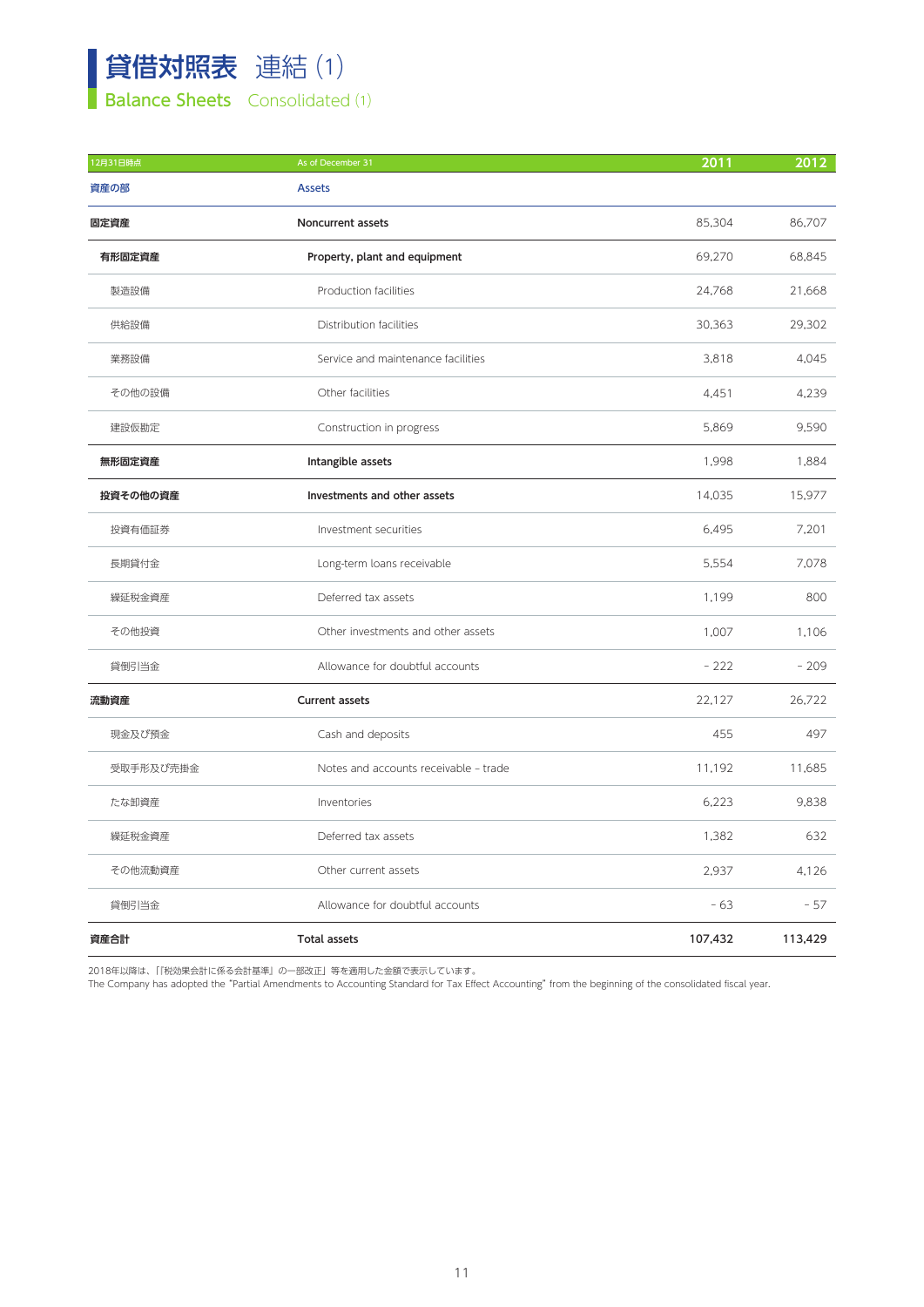| 百万円/¥ million |                                 |                          |         |         |         |         |         |
|---------------|---------------------------------|--------------------------|---------|---------|---------|---------|---------|
| 2020          | 2019                            | 2018                     | 2017    | 2016    | 2015    | 2014    | 2013    |
|               |                                 |                          |         |         |         |         |         |
| 71,160        | 72,623                          | 74,744                   | 80,294  | 83,052  | 86,053  | 86,471  | 88,006  |
| 54,891        | 54,661                          | 55,929                   | 58,449  | 61,350  | 62,458  | 64,483  | 67,659  |
| 5,892         | 6,831                           | 8,052                    | 9,628   | 11,473  | 13,413  | 15,850  | 18,700  |
| 34,213        | 34,631                          | 34,647                   | 34,954  | 35,737  | 37,100  | 38,378  | 28,632  |
| 5,135         | 5,066                           | 5,042                    | 5,235   | 5,064   | 5,316   | 5,604   | 5,760   |
| 7,481         | 7,763                           | 8,024                    | 8,425   | 8,038   | 4,110   | 4,290   | 4,137   |
| 2,096         | 368                             | 161                      | 205     | 1,036   | 2,518   | 359     | 10,429  |
| 935           | 806                             | 836                      | 878     | 867     | 1,069   | 1,374   | 1,640   |
| 15,406        | 17,155                          | 17,977                   | 20,966  | 20,833  | 22,525  | 20,614  | 18,706  |
| 8,218         | 9,545                           | 9,810                    | 12,665  | 11,787  | 12,814  | 10,199  | 9,727   |
| 4,463         | 5,235                           | 5,886                    | 6,542   | 7,203   | 7,867   | 8,535   | 7,528   |
| 987           | 707                             | 669                      | 220     | 367     | 404     | 454     | 464     |
| 1,810         | 1,760                           | 1,705                    | 1,632   | 1,567   | 1,565   | 1,553   | 1,179   |
| $-73$         | $-93$                           | $-94$                    | $-94$   | $-92$   | $-126$  | $-129$  | $-193$  |
| 47,016        | 42,404                          | 38,710                   | 28,935  | 27,886  | 29,412  | 31,454  | 27,740  |
| 31,732        | 24,498                          | 12,419                   | 10,048  | 11,446  | 10,024  | 470     | 526     |
| 8,492         | 10,458                          | 13,196                   | 10,686  | 7,313   | 10,771  | 14,588  | 13,113  |
| 5,170         | 5,242                           | 10,249                   | 5,140   | 6,178   | 5,229   | 12,104  | 10,662  |
|               | $\hspace{0.1mm}-\hspace{0.1mm}$ | $\overline{\phantom{m}}$ | 508     | 568     | 676     | 605     | 647     |
| 1,646         | 2,238                           | 2,886                    | 2,585   | 2,405   | 2,750   | 3,728   | 2,844   |
| $-25$         | $-34$                           | $-40$                    | $-33$   | $-26$   | $-40$   | $-43$   | $-53$   |
|               |                                 |                          |         |         |         |         |         |
| 118,177       | 115,027                         | 113,454                  | 109,229 | 110,938 | 115,466 | 117,926 | 115,746 |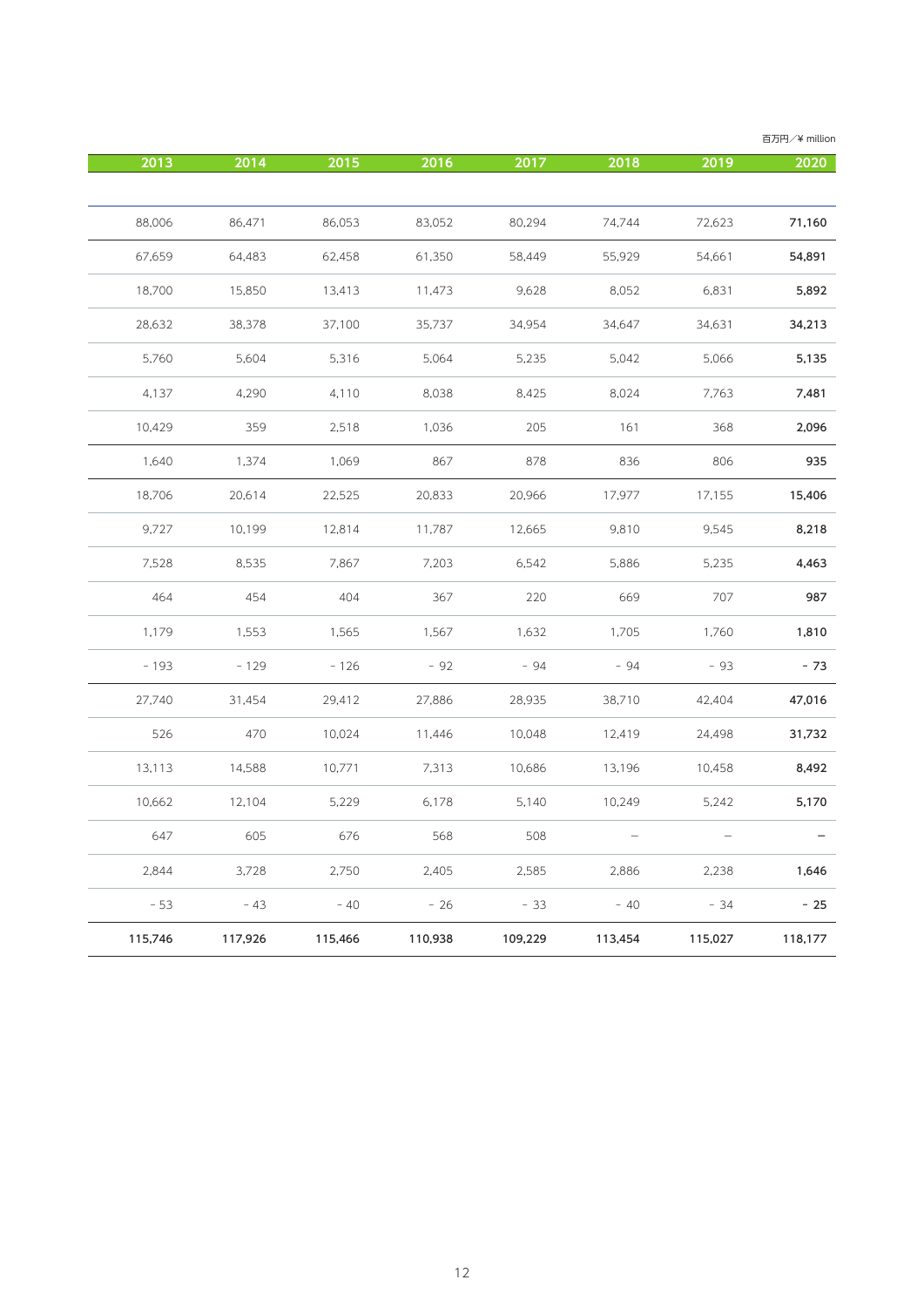### 貸借対照表 連結 ⑵ **Balance Sheets** Consolidated (2)

| 12月31日時点       | As of December 31                                     | 2011                            | $\boxed{2012}$                  |
|----------------|-------------------------------------------------------|---------------------------------|---------------------------------|
| 負債の部           | Liabilities                                           |                                 |                                 |
| 固定負債           | Noncurrent liabilities                                | 30,401                          | 25,786                          |
| 長期借入金          | Long-term loans payable                               | 26,407                          | 22,304                          |
| 繰延税金負債         | Deferred tax liabilities                              | $\overline{2}$                  | 19                              |
| 退職給付に係る負債      | Net defined benefit liability                         | $\hspace{0.1mm}-\hspace{0.1mm}$ | $\hspace{0.1mm}-\hspace{0.1mm}$ |
| 退職給付引当金        | Provision for retirement benefits                     | 2,831                           | 2,648                           |
| その他            | Other noncurrent liabilities                          | 1,160                           | 814                             |
| 流動負債           | <b>Current liabilities</b>                            | 21,311                          | 28,121                          |
| 1年以内に期限到来の固定負債 | Current portion of noncurrent liabilities             | 5,613                           | 7,272                           |
| 買掛金            | Accounts payable - trade                              | 2,681                           | 7,946                           |
| 短期借入金          | Short-term loans payable                              | 7,532                           | 6,156                           |
| 未払金            | Accounts payable - other                              | 1,468                           | 2,011                           |
| 未払法人税等         | Income taxes payable                                  | 1,508                           | 1,896                           |
| その他            | Other current liabilities                             | 2,506                           | 2,838                           |
| 負債合計           | <b>Total liabilities</b>                              | 51,713                          | 53,907                          |
| 純資産の部          | Net assets                                            |                                 |                                 |
| 株主資本           | Shareholders' equity                                  | 46,132                          | 49,552                          |
| 資本金            | Capital stock                                         | 6,279                           | 6,279                           |
| 資本剰余金          | Capital surplus                                       | 4,589                           | 4,589                           |
| 利益剰余金          | Retained earnings                                     | 36,815                          | 40,235                          |
| 自己株式           | Treasury shares                                       | $-1,550$                        | $-1,551$                        |
| その他の包括利益累計額    | Accumulated other comprehensive income                | 1,519                           | 2,228                           |
| その他有価証券評価差額金   | Valuation difference on available-for-sale securities | 1,524                           | 2,228                           |
| 繰延ヘッジ損益        | Deferred gains or losses on hedges                    | $-5$                            | $\overline{\phantom{a}}$        |
| 為替換算調整勘定       | Foreign currency translation adjustment               |                                 |                                 |
| 退職給付に係る調整累計額   | Remeasurements of defined benefit plans               |                                 |                                 |
| 新株予約権          | Share acquisition rights                              |                                 |                                 |
| 非支配株主持分        | Non-controlling interests                             | 8,067                           | 7,740                           |
| 純資産合計          | Total net assets                                      | 55,719                          | 59,521                          |
| 負債純資産合計        | Total liabilities and net assets                      | 107,432                         | 113,429                         |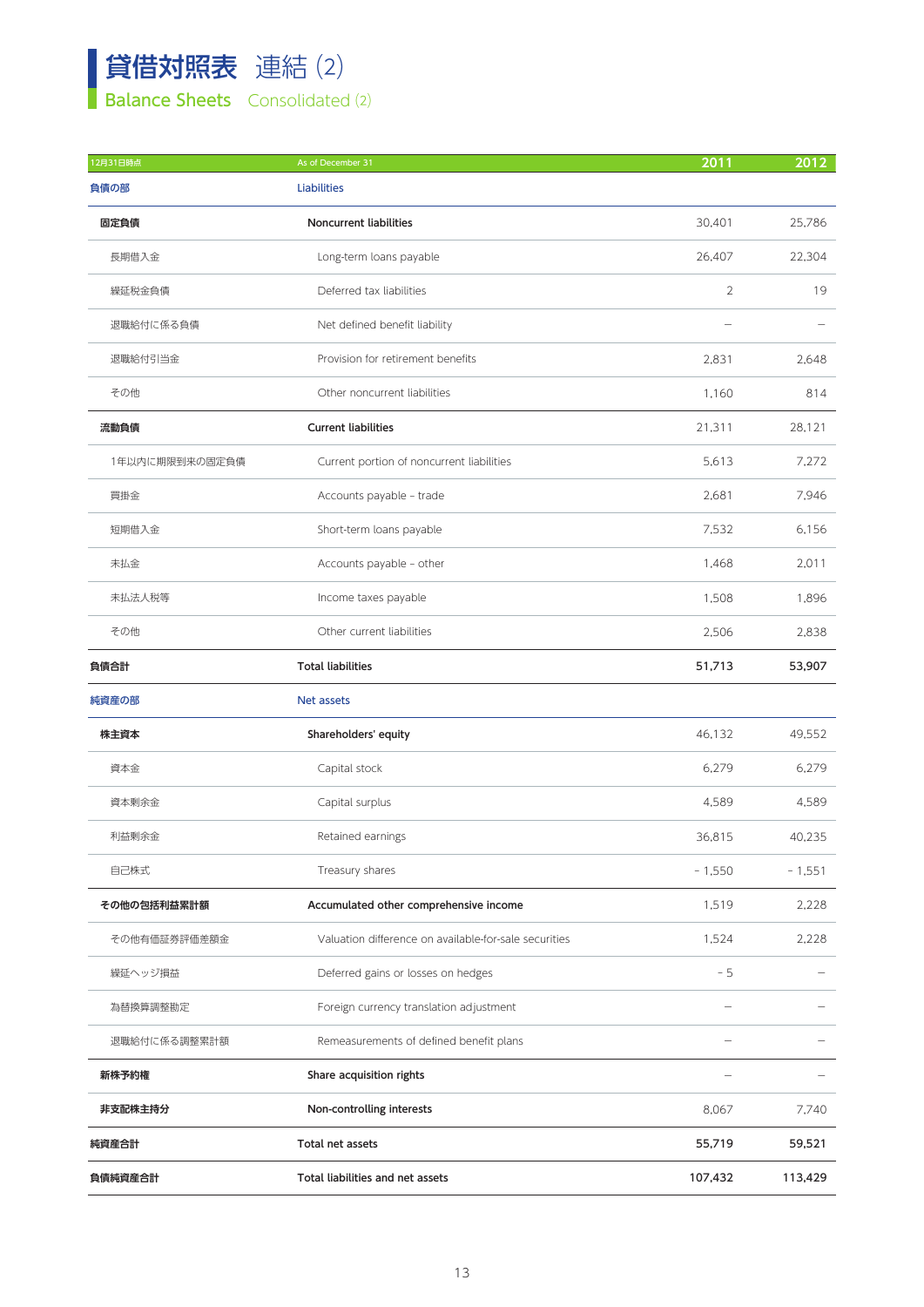| 百万円/¥ million                   |                          |                          |                          |                          |                          |                                 |          |
|---------------------------------|--------------------------|--------------------------|--------------------------|--------------------------|--------------------------|---------------------------------|----------|
| $\boxed{2020}$                  | 2019                     | 2018                     | 2017                     | 2016                     | 2015                     | 2014                            | 2013     |
|                                 |                          |                          |                          |                          |                          |                                 |          |
| 7,691                           | 9,373                    | 11,055                   | 13,461                   | 16,060                   | 18,569                   | 19,588                          | 23,298   |
| 4,373                           | 5,779                    | 7,370                    | 9,055                    | 11,432                   | 13,688                   | 16,267                          | 19,613   |
| 172                             | 229                      | 201                      | 851                      | 559                      | 690                      | 1,093                           | 839      |
| 3,045                           | 3,245                    | 3,362                    | 3,340                    | 3,948                    | 4,033                    | 1,908                           | $ \,$    |
| $-$                             | $\overline{\phantom{m}}$ | $\overline{\phantom{m}}$ | $\overline{\phantom{a}}$ | $\overline{\phantom{a}}$ | $\overline{\phantom{a}}$ | $\overline{\phantom{a}}$        | 2,431    |
| 99                              | 119                      | 120                      | 214                      | 119                      | 156                      | 319                             | 413      |
| 22,812                          | 19,243                   | 20,042                   | 13,295                   | 16,767                   | 23,748                   | 31,053                          | 27,756   |
| 1,712                           | 2,437                    | 2,509                    | 2,646                    | 3,356                    | 5,272                    | 6,237                           | 6,364    |
| 9,571                           | 8,735                    | 11,645                   | 4,025                    | 7,503                    | 8,084                    | 11,209                          | 9,535    |
| $\hspace{0.1mm}-\hspace{0.1mm}$ | $\overline{\phantom{m}}$ | $\overline{\phantom{a}}$ | $\overline{\phantom{m}}$ | $\overline{\phantom{m}}$ | $\overline{\phantom{a}}$ | 7,237                           | 4,710    |
| 3,140                           | 2,888                    | 1,585                    | 1,772                    | 1,307                    | 3,845                    | 1,486                           | 2,542    |
| 2,089                           | 2,077                    | 1,412                    | 1,570                    | 1,238                    | 3,166                    | 2,096                           | 1,687    |
| 6,299                           | 3,105                    | 2,889                    | 3,280                    | 3,361                    | 3,378                    | 2,783                           | 2,916    |
| 30,503                          | 28,617                   | 31,097                   | 26,757                   | 32,828                   | 42,317                   | 50,641                          | 51,055   |
|                                 |                          |                          |                          |                          |                          |                                 |          |
| 79,721                          | 77,215                   | 72,520                   | 70,250                   | 66,214                   | 60,363                   | 55,246                          | 53,074   |
| 6,279                           | 6,279                    | 6,279                    | 6,279                    | 6,279                    | 6,279                    | 6,279                           | 6,279    |
| 4,948                           | 4,950                    | 4,712                    | 4,692                    | 4,653                    | 4,626                    | 4,626                           | 4,626    |
| 69,583                          | 67,095                   | 62,722                   | 60,501                   | 56,512                   | 50,709                   | 45,592                          | 43,420   |
|                                 | $-1,109$                 | $-1,193$                 | $-1,222$                 | $-1,230$                 | $-1,252$                 | $-1,252$                        | $-1,252$ |
| $-1,090$                        |                          |                          |                          |                          |                          |                                 |          |
| 2,352                           | 3,166                    | 3,148                    | 5,208                    | 4,349                    | 4,859                    | 4,572                           | 4,077    |
| 2,341                           | 3,020                    | 3,132                    | 5,019                    | 4,488                    | 4,893                    | 4,405                           | 4,071    |
| $-218$                          | 6                        | 11                       | $-32$                    | $-1$                     | $-39$                    | $\hspace{0.1mm}-\hspace{0.1mm}$ | 6        |
| $-104$                          | $-40$                    | $-149$                   | $-147$                   | $-253$                   | $-180$                   | $-$                             | $ \,$    |
| 333                             | 179                      | 153                      | 368                      | 115                      | 186                      | 167                             | $ \,$    |
| 108                             | 114                      | 115                      | 104                      | 79                       | 70                       | 34                              | $ \,$    |
| 5,491                           | 5,914                    | 6,572                    | 6,908                    | 7,467                    | 7,854                    | 7,431                           | 7,539    |
| 87,673                          | 86,410                   | 82,356                   | 82,472                   | 78,110                   | 73,148                   | 67,284                          | 64,691   |
| 118,177                         | 115,027                  | 113,454                  | 109,229                  | 110,938                  | 115,466                  | 117,926                         | 115,746  |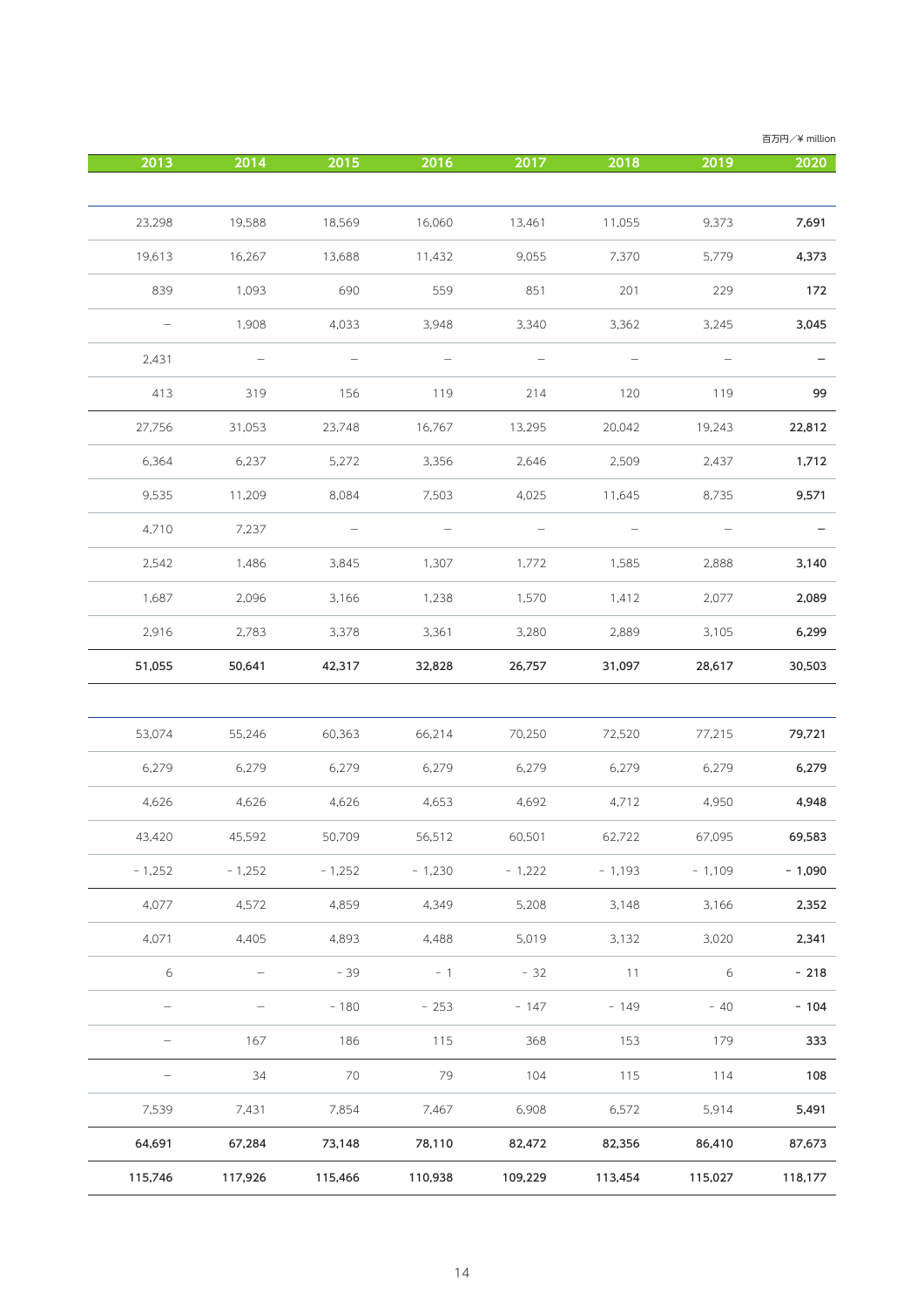## 損益計算書 連結

### **Statements of Income** Consolidated

| 12月31日に終了した1年間  | Fiscal Year Ended December 31                                 | $\boxed{2011}$           | 2012                            |
|-----------------|---------------------------------------------------------------|--------------------------|---------------------------------|
| 売上高             | Net sales                                                     | 128,171                  | 144,307                         |
| 売上原価            | Cost of sales                                                 | 99,979                   | 111,624                         |
| 売上総利益           | Gross profit                                                  | 28,191                   | 32,682                          |
| 供給販売費及び一般管理費    | Selling, general and administrative expenses                  | 24,444                   | 24,745                          |
| 営業利益            | Operating profit (loss)                                       | 3,747                    | 7,937                           |
| 営業外収益           | Non-operating income                                          | 825                      | 792                             |
| 受取利息            | Interest income                                               | 112                      | 156                             |
| 受取配当金           | Dividend income                                               | 148                      | 138                             |
| 持分法による投資利益      | Share of profit of entities accounted for using equity method | $\overline{\phantom{a}}$ | $\overline{\phantom{m}}$        |
| 雑収入             | Miscellaneous income                                          | 564                      | 496                             |
| 営業外費用           | Non-operating expenses                                        | 626                      | 596                             |
| 支払利息            | Interest expenses                                             | 592                      | 528                             |
| その他             | Other                                                         | 33                       | 68                              |
| 経常利益            | Ordinary profit (loss)                                        | 3,947                    | 8,133                           |
| 特別利益            | <b>Extraordinary income</b>                                   | 287                      | $\hspace{0.1mm}-\hspace{0.1mm}$ |
| 特別損失            | <b>Extraordinary losses</b>                                   | 299                      | 437                             |
| 税金等調整前当期純利益     | Profit (loss) before income taxes                             | 3,935                    | 7,695                           |
| 法人税、住民税及び事業税    | Income taxes - current                                        | 1,517                    | 1,966                           |
| 法人税等調整額         | Income taxes - deferred                                       | 22                       | 912                             |
| 非支配株主に帰属する当期純利益 | Profit attributable to non-controlling interests              | 651                      | 738                             |
| 親会社株主に帰属する当期純利益 | Profit attributable to owners of parent                       | 1,743                    | 4,078                           |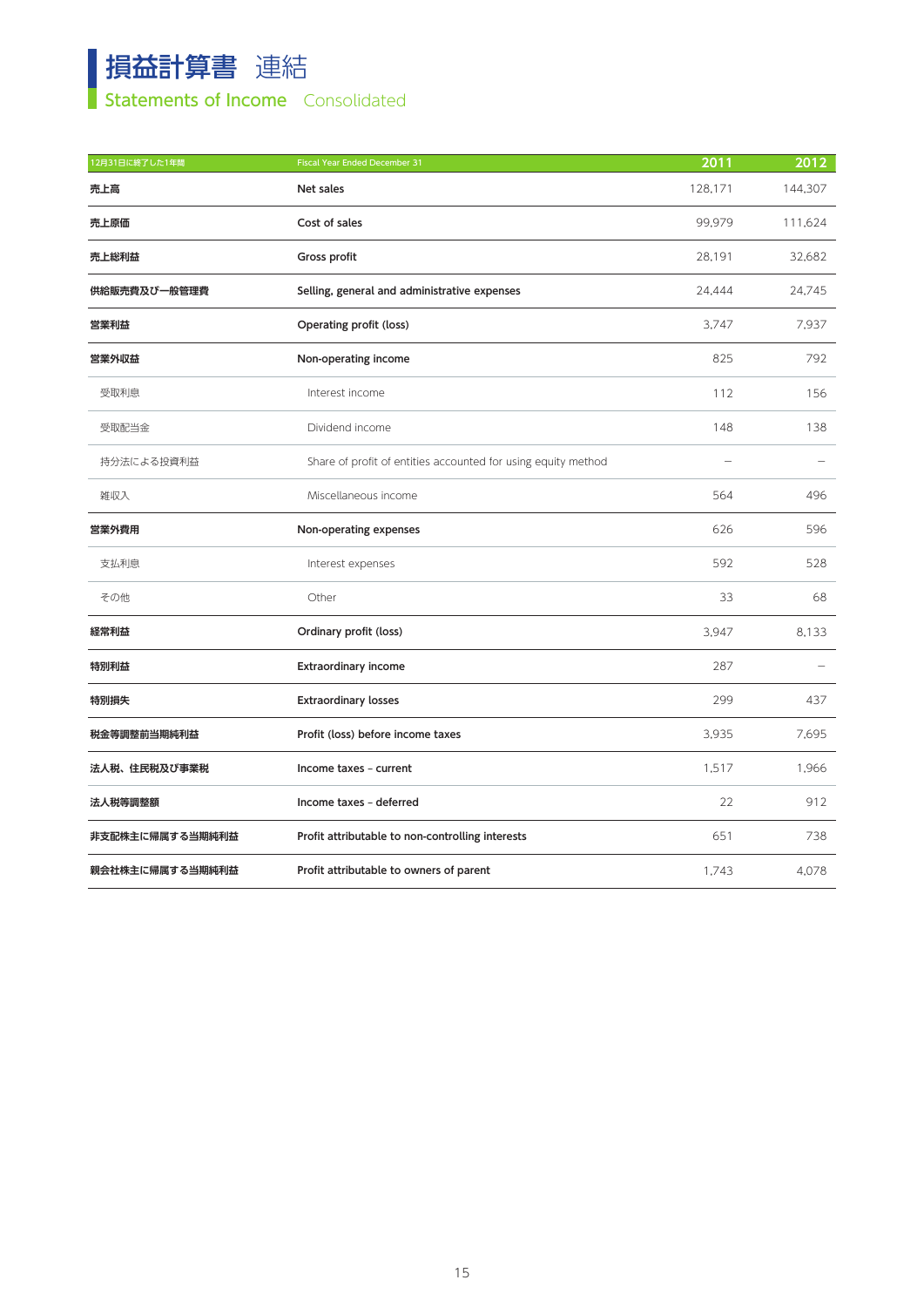| 百万円/¥ millior |                |         |                                 |                                 |         |                                 |                          |
|---------------|----------------|---------|---------------------------------|---------------------------------|---------|---------------------------------|--------------------------|
| 2020          | 2019           | 2018    | 2017                            | 2016                            | 2015    | 2014                            | 2013                     |
| 121,320       | 141,544        | 143,199 | 122,027                         | 108,554                         | 146,058 | 166,599                         | 153,459                  |
| 87,120        | 106,118        | 111,503 | 87,778                          | 71,804                          | 107,531 | 134,036                         | 122,738                  |
| 34,199        | 35,425         | 31,696  | 34,249                          | 36,749                          | 38,527  | 32,563                          | 30,721                   |
| 27,371        | 27,573         | 26,827  | 26,537                          | 26,521                          | 26,963  | 26,809                          | 24,635                   |
| 6,828         | 7,852          | 4,869   | 7,711                           | 10,228                          | 11,563  | 5,753                           | 6,085                    |
| 794           | 886            | 945     | 855                             | 828                             | 829     | 659                             | 844                      |
| 98            | 111            | 119     | 132                             | 143                             | 159     | 159                             | 178                      |
| 216           | 224            | 223     | 206                             | 191                             | 185     | 167                             | 153                      |
| 172           | 233            | 183     | 144                             | 180                             | $\sim$  | $ \,$                           | $\overline{\phantom{a}}$ |
| 306           | 316            | 418     | 373                             | 313                             | 485     | 332                             | 512                      |
| 231           | 201            | 224     | 226                             | 326                             | 336     | 416                             | 486                      |
| 90            | 118            | 147     | 183                             | 238                             | 295     | 364                             | 465                      |
| 140           | 81             | 76      | 42                              | 87                              | 41      | 52                              | 20                       |
| 7,391         | 8,537          | 5,589   | 8,341                           | 10,731                          | 12,056  | 5,996                           | 6,443                    |
| 30            | 183            | 146     | $\hspace{0.1mm}-\hspace{0.1mm}$ | $\hspace{0.1mm}-\hspace{0.1mm}$ | 525     | $\hspace{0.1mm}-\hspace{0.1mm}$ | 952                      |
| 143           | 14             | 92      | 150                             | 86                              | 37      | $ \,$                           | 395                      |
| 7,278         | 8,705          | 5,644   | 8,190                           | 10,644                          | 12,544  | 5,996                           | 7,000                    |
| 2,934         | 2,373          | 1,478   | 2,157                           | 2,930                           | 3,690   | 2,122                           | 1,798                    |
| $-115$        | 5 <sup>5</sup> | 131     | 186                             | 226                             | 313     | 42                              | 457                      |
| 749           | 807            | 744     | 861                             | 763                             | 902     | 923                             | 857                      |
| 3,709         | 5,519          | 3,290   | 4,985                           | 6,724                           | 7,638   | 2,909                           | 3,887                    |
|               |                |         |                                 |                                 |         |                                 |                          |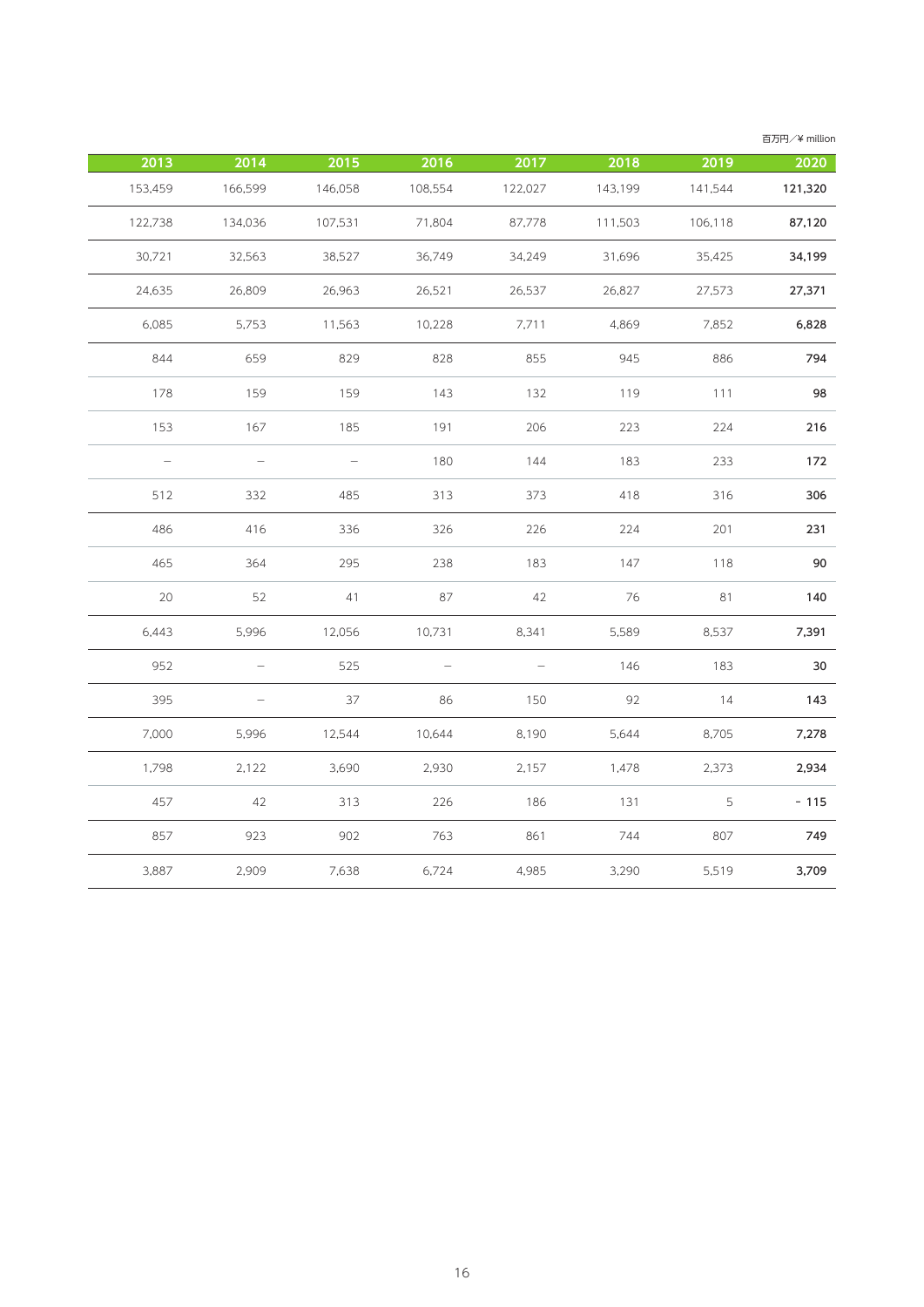## キャッシュ・フロー計算書 連結

**Cash Flows** Consolidated

| 12月31日に終了した1年間       | Fiscal Year Ended December 31                                   | 2011                     | 2012                            |
|----------------------|-----------------------------------------------------------------|--------------------------|---------------------------------|
| 営業活動によるキャッシュ・フロー     | Cash flows from operating activities                            | 9,686                    | 17,686                          |
| 税金等調整前当期純利益          | Profit (loss) before income taxes                               | 3,935                    | 7,695                           |
| 減価償却費                | Depreciation                                                    | 11,944                   | 10,737                          |
| 減損損失                 | Impairment loss                                                 | $\overline{\phantom{a}}$ | 62                              |
| 負ののれん償却額             | Amortization of negative goodwill                               | $-237$                   | $-236$                          |
| 有形固定資産除却損            | Loss on retirement of property, plant and equipment             | 66                       | 103                             |
| 投資有価証券評価損益(-は益)      | Loss (gain) on valuation of investment securities               | 266                      | 375                             |
| 退職給付に係る負債の増減額 (-は減少) | Increase (decrease) in net defined benefit liability            |                          | $\equiv$                        |
| 退職給付引当金の増減額 (-は減少)   | Increase (decrease) in provision for retirement benefits        | $-110$                   | $-182$                          |
| 受取利息及び受取配当金          | Interest and dividend income                                    | $-261$                   | $-295$                          |
| 支払利息                 | Interest expenses                                               | 592                      | 528                             |
| 有形固定資産売却損益 (-は益)     | Loss (gain) on sales of property, plant and equipment           | $-158$                   | $\equiv$                        |
| 投資有価証券売却損益 (-は益)     | Loss (gain) on sales of investment securities                   | $\overline{\phantom{0}}$ | $\hspace{0.1mm}-\hspace{0.1mm}$ |
| 売上債権の増減額 (-は増加)      | Decrease (increase) in notes and<br>accounts receivable - trade | $-2,177$                 | $-480$                          |
| たな卸資産の増減額 (-は増加)     | Decrease (increase) in inventories                              | $-1,336$                 | $-3,604$                        |
| 仕入債務の増減額 (-は減少)      | Increase (decrease) in notes and<br>accounts payable - trade    | $-2,407$                 | 5,375                           |
| 未払又は未収消費税等の増減額       | Decrease/increase in consumption<br>taxes receivable/payable    | 1,097                    | $-355$                          |
| その他                  | Other, net                                                      | $-462$                   | $-83$                           |
| 小計                   | Subtotal                                                        | 10,752                   | 19,640                          |
| 利息及び配当金の受取額          | Interest and dividends income received                          | 261                      | 296                             |
| 利息の支払額               | Interest expenses paid                                          | - 599                    | $-531$                          |
| 法人税等の支払額             | Income taxes paid                                               | $-727$                   | $-1,718$                        |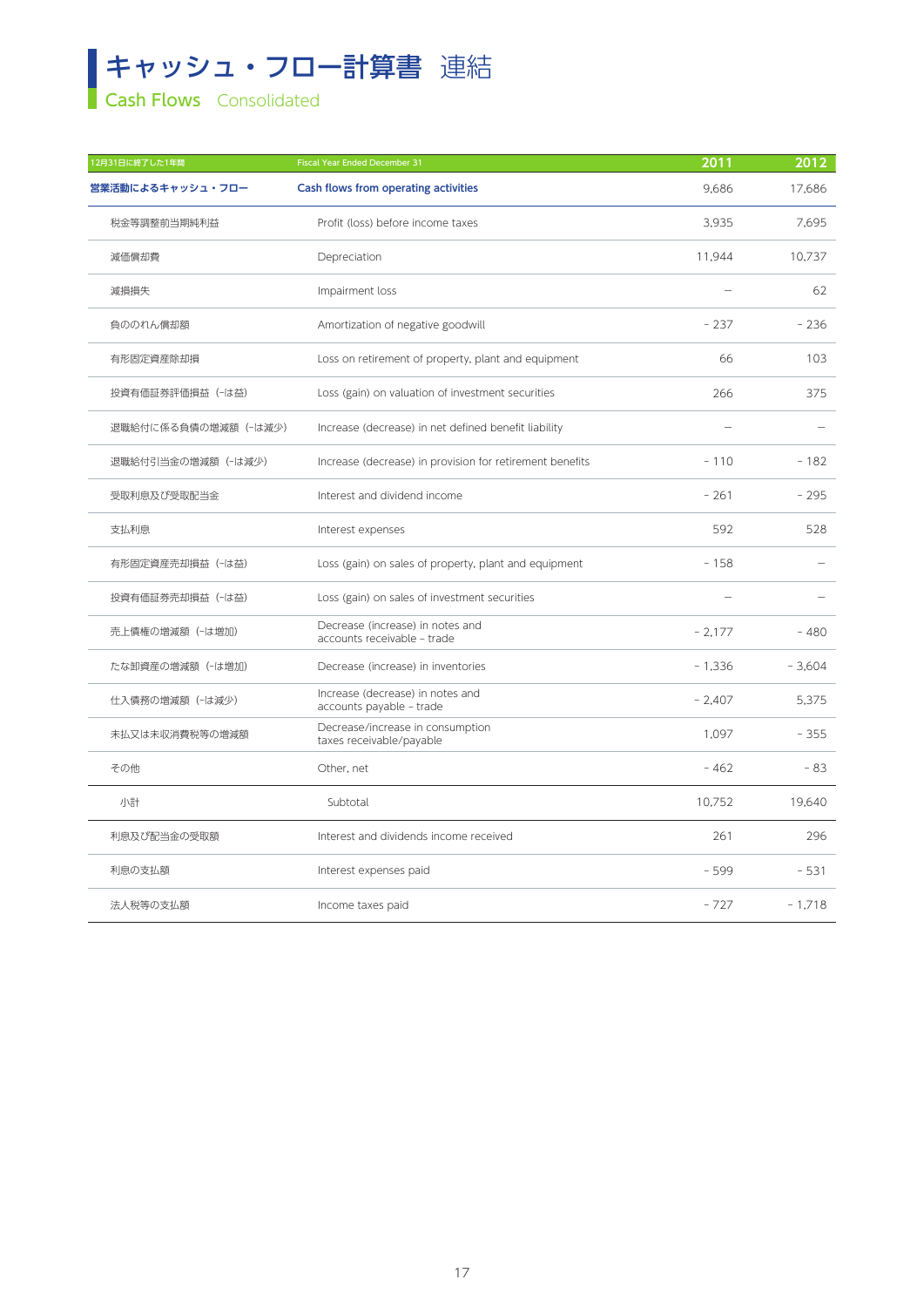| 百万円/¥ millior |                                 |                                 |                                 |                                 |                                 |                                 |                                 |
|---------------|---------------------------------|---------------------------------|---------------------------------|---------------------------------|---------------------------------|---------------------------------|---------------------------------|
| 2020          | 2019                            | 2018                            | 2017                            | 2016                            | 2015                            | 2014                            | 2013                            |
| 20,303        | 21,921                          | 11,885                          | 10,746                          | 16,697                          | 30,845                          | 13,050                          | 12,927                          |
| 7,278         | 8,705                           | 5,644                           | 8,190                           | 10,644                          | 12,544                          | 5,996                           | 7,000                           |
| 8,561         | 8,540                           | 8,964                           | 9,328                           | 10,143                          | 10,367                          | 10,817                          | 9,618                           |
| $\equiv$      | $\hspace{0.1mm}-\hspace{0.1mm}$ | 77                              | $ \,$                           | $\hspace{0.1mm}-\hspace{0.1mm}$ | 37                              | $\sim$ $-$                      | 323                             |
| $\sim$        | $\overline{\phantom{a}}$        | $\overline{\phantom{a}}$        | $\overline{\phantom{a}}$        | $\overline{\phantom{a}}$        | $\overline{\phantom{a}}$        | $-21$                           | $-236$                          |
| 159           | 36                              | $7\overline{ }$                 | 15                              | 62                              | 38                              | 132                             | 58                              |
| 143           | 14                              | 14                              | 150                             | 86                              | $\overline{\phantom{a}}$        | $\overline{\phantom{a}}$        | $\hspace{0.1mm}-\hspace{0.1mm}$ |
| 11            | $-80$                           | $-279$                          | $-260$                          | $-184$                          | $-295$                          | $-301$                          | $\overline{\phantom{m}}$        |
|               | $\hspace{0.1mm}-\hspace{0.1mm}$ | $\hspace{0.1mm}-\hspace{0.1mm}$ | $\hspace{0.1mm}-\hspace{0.1mm}$ | $\hspace{0.1mm}-\hspace{0.1mm}$ | $\overline{\phantom{m}}$        | $\hspace{0.1mm}-\hspace{0.1mm}$ | $-217$                          |
| $-315$        | $-336$                          | $-343$                          | $-338$                          | $-334$                          | $-344$                          | $-327$                          | $-331$                          |
| 90            | 118                             | 147                             | 183                             | 238                             | 295                             | 364                             | 465                             |
|               | $\hspace{0.1mm}-\hspace{0.1mm}$ | $\hspace{0.1mm}-\hspace{0.1mm}$ | $\hspace{0.1mm}-\hspace{0.1mm}$ | $\hspace{0.1mm}-\hspace{0.1mm}$ | $-525$                          | $\hspace{0.1mm}-\hspace{0.1mm}$ | $-880$                          |
| $-30$         | $-183$                          | $-146$                          | $\hspace{0.1mm}-\hspace{0.1mm}$ | $\overline{\phantom{m}}$        | $\hspace{0.1mm}-\hspace{0.1mm}$ | $\overline{\phantom{m}}$        | $\overline{\phantom{a}}$        |
| 1,967         | 2,741                           | $-2,410$                        | $-3,373$                        | 3,492                           | 3,821                           | $-1,385$                        | $-1,410$                        |
| 71            | 5,014                           | $-5,087$                        | 1,037                           | $-950$                          | 6,877                           | $-1,420$                        | $-821$                          |
| 3,832         | $-2,886$                        | 7,499                           | $-3,354$                        | $-533$                          | $-3,116$                        | 1,683                           | 1,481                           |
| 307           | 834                             | $-295$                          | 1,019                           | $-3,108$                        | 2,493                           | $-172$                          | $-103$                          |
| 639           | 479                             | $-314$                          | 499                             | 1,573                           | 630                             | $-588$                          | 216                             |
| 22,718        | 22,999                          | 13,478                          | 13,097                          | 21,128                          | 32,824                          | 14,778                          | 15,162                          |
| 315           | 336                             | 343                             | 338                             | 334                             | 481                             | 327                             | 333                             |
|               |                                 |                                 |                                 |                                 |                                 |                                 |                                 |
| $-98$         | $-124$                          | $-157$                          | $-194$                          | $-239$                          | $-278$                          | $-371$                          | $-472$                          |
| $-2,631$      | $-1,290$                        | $-1,778$                        | $-2,496$                        | $-4,526$                        | $-2,182$                        | $-1,683$                        | $-2,095$                        |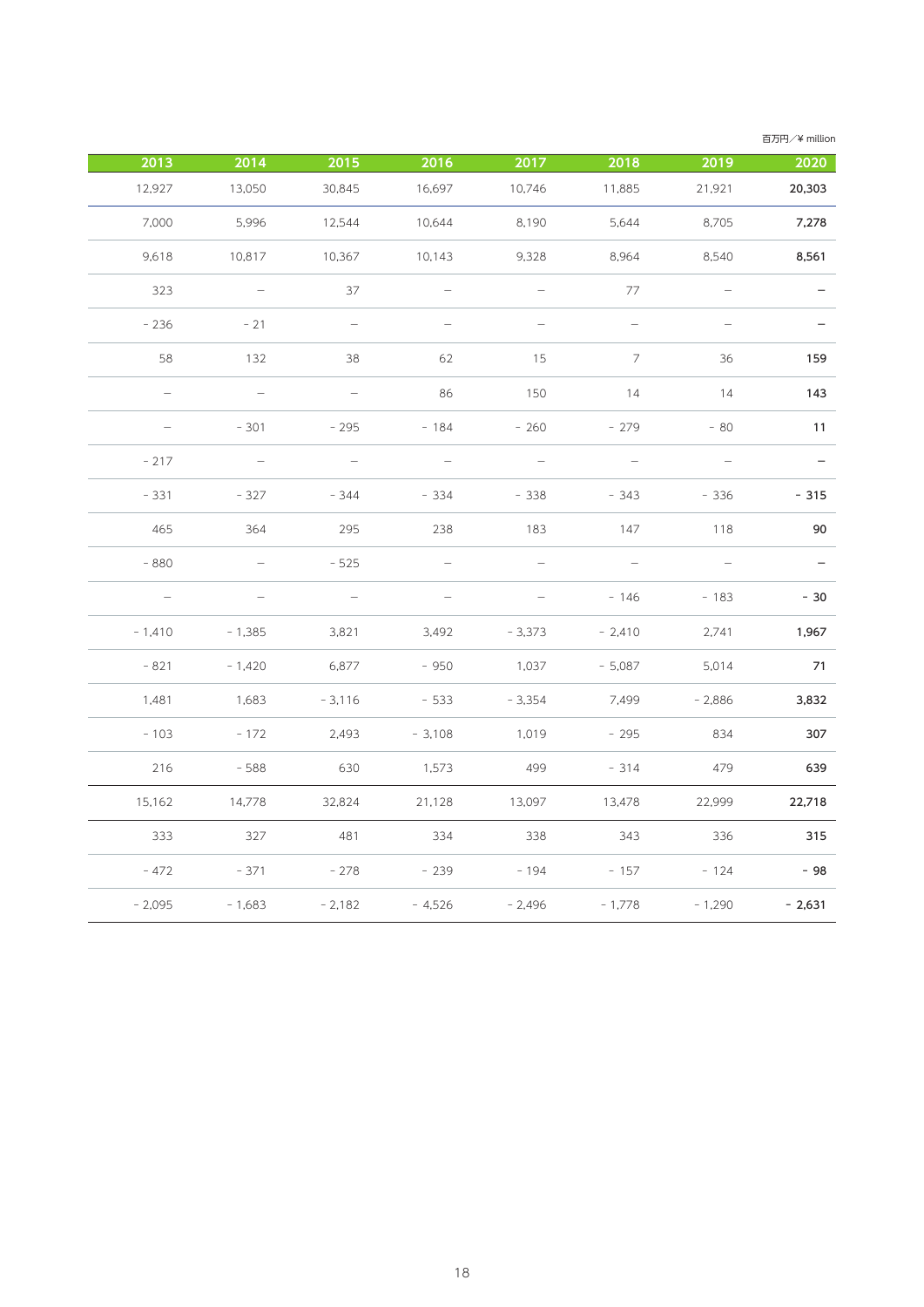## キャッシュ・フロー計算書 連結

**Cash Flows** Consolidated

| 12月31日に終了した1年間               | Fiscal Year Ended December 31                                                                          | 2011                     | 2012                     |
|------------------------------|--------------------------------------------------------------------------------------------------------|--------------------------|--------------------------|
| 投資活動によるキャッシュ・フロー             | Cash flows from investing activities                                                                   | $-9,211$                 | $-12,102$                |
| 有形及び無形固定資産の取得による支出           | Purchase of property, plant and equipment and<br>intangible assets                                     | $-7,524$                 | $-9,690$                 |
| 有形及び無形固定資産の売却による収入           | Proceeds from sales of property, plant and<br>equipment and intangible assets                          | 266                      | 15                       |
| 投資有価証券の取得による支出               | Purchase of investment securities                                                                      | $-5$                     | $-123$                   |
| 投資有価証券の売却による収入               | Proceeds from sales of investment securities                                                           | $\circ$                  | $\circ$                  |
| 連結の範囲の変更を伴う<br>子会社株式の取得による収入 | Proceeds from purchase of investments in subsidiaries<br>resulting in change in scope of consolidation |                          | $\sim$                   |
| その他                          | Other, net                                                                                             | $-1,947$                 | $-2,303$                 |
| 財務活動によるキャッシュ・フロー             | Cash flows from financing activities                                                                   | $-776$                   | $-5,542$                 |
| 短期借入金の純増減額 (-は減少)            | Net increase (decrease) in short-term loans payable                                                    | 5,945                    | $-1,375$                 |
| 長期借入れによる収入                   | Proceeds from long-term loans payable                                                                  | 2,780                    | 3,180                    |
| 長期借入金の返済による支出                | Repayment of long-term loans payable                                                                   | $-6,890$                 | $-5,624$                 |
| 自己株式の売却による収入                 | Proceeds from sales of treasury stock                                                                  |                          |                          |
| 自己株式の取得による支出                 | Purchase of treasury stock                                                                             | $-1,526$                 | $\overline{\phantom{a}}$ |
| 配当金の支払額                      | Cash dividends paid                                                                                    | $-650$                   | $-656$                   |
| 非支配株主への配当金の支払額               | Cash dividends paid to minority shareholders                                                           | $-434$                   | $-1,064$                 |
| その他                          | Other, net                                                                                             | $\overline{\phantom{a}}$ | $-0$                     |
| 現金及び現金同等物に係る換算差額             | Effect of exchange rate change on cash and cash equivalents                                            | $\overline{\phantom{a}}$ | $\overline{\phantom{a}}$ |
| 現金及び現金同等物の増減額 (-は減少)         | Net increase (decrease) in cash and cash equivalents                                                   | $-301$                   | 42                       |
| 現金及び現金同等物の期首残高               | Cash and cash equivalents at beginning of period                                                       | 734                      | 432                      |
| 現金及び現金同等物の期末残高               | Cash and cash equivalents at end of period                                                             | 432                      | 475                      |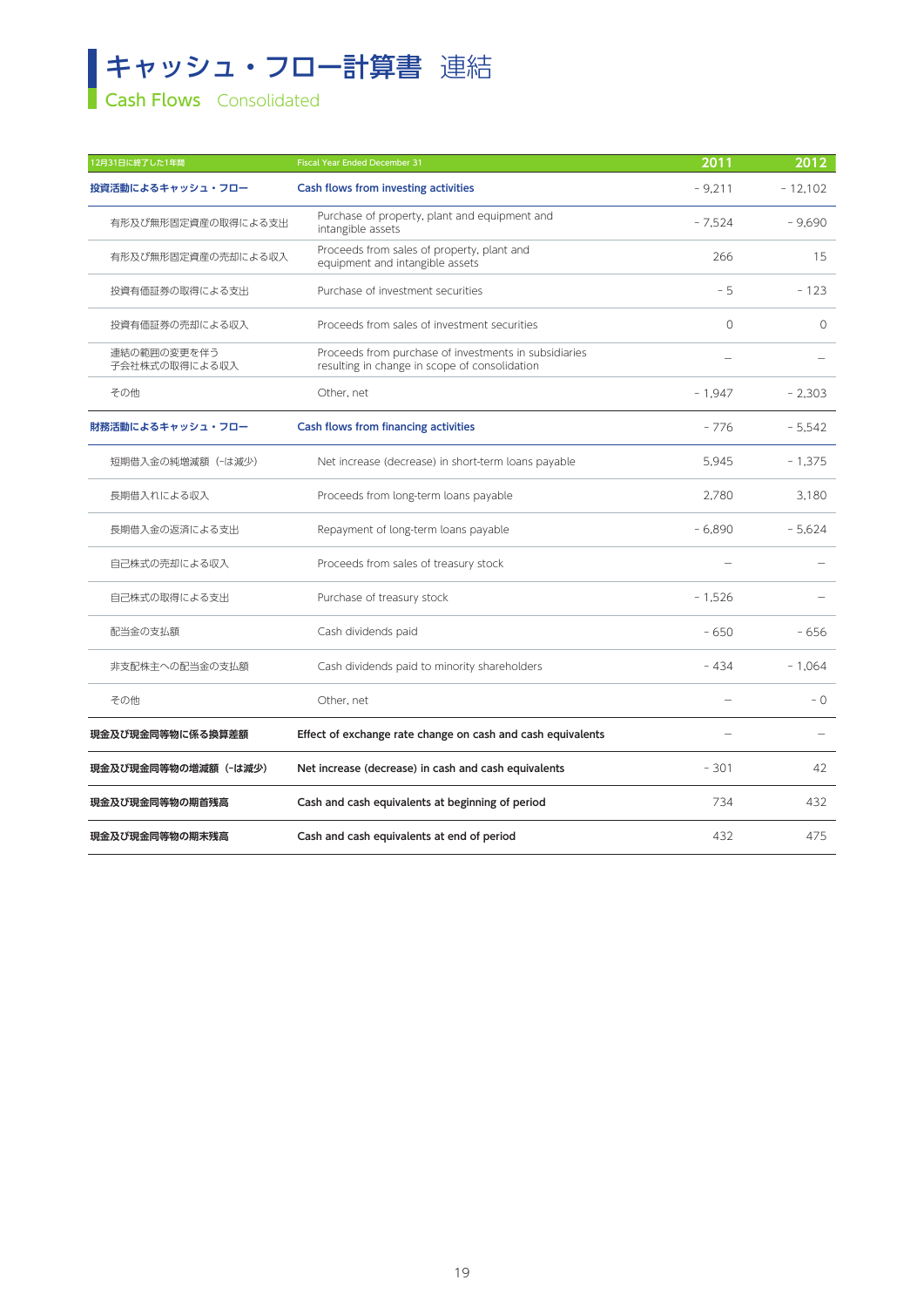| 百万円/¥ million            |                                 |                                 |                          |                                 |                                 |                                 |                          |
|--------------------------|---------------------------------|---------------------------------|--------------------------|---------------------------------|---------------------------------|---------------------------------|--------------------------|
| 2020                     | 2019                            | 2018                            | 2017                     | 2016                            | 2015                            | $\boxed{2014}$                  | 2013                     |
| $-8,428$                 | $-5,825$                        | $-5,334$                        | $-6,596$                 | $-8,956$                        | $-9,253$                        | $-9,823$                        | $-6,432$                 |
| $-9,135$                 | $-6,681$                        | $-6,355$                        | $-6,891$                 | $-9,428$                        | $-7,972$                        | $-8,072$                        | $-8,108$                 |
| 9                        | 15                              | 73                              | 47                       | 9                               | 767                             | $\overline{4}$                  | 991                      |
| $-4$                     | $-6$                            | $-123$                          | $-449$                   | $-9$                            | $-2,344$                        | $-7$                            | $-7$                     |
| 35                       | 244                             | 347                             | $\overline{\phantom{m}}$ | $\overline{\phantom{a}}$        | $\overline{2}$                  | $\overline{\phantom{a}}$        | 9 <sup>°</sup>           |
| $\overline{\phantom{a}}$ | $\overline{\phantom{a}}$        | $\hspace{0.1mm}-\hspace{0.1mm}$ | $\overline{\phantom{m}}$ | $\hspace{0.1mm}-\hspace{0.1mm}$ | $\hspace{0.1mm}-\hspace{0.1mm}$ | 28                              | $\overline{\phantom{a}}$ |
| 667                      | 602                             | 723                             | 698                      | 471                             | 293                             | $-1,777$                        | 682                      |
| $-4,490$                 | $-4,002$                        | $-4,239$                        | $-5,450$                 | $-6,185$                        | $-12,010$                       | $-3,284$                        | $-6,466$                 |
|                          | $\hspace{0.1mm}-\hspace{0.1mm}$ | $-85$                           | $\overline{\phantom{m}}$ | $\overline{\phantom{a}}$        | $-7,237$                        | 2,316                           | $-1,445$                 |
| 350                      | 930                             | 730                             | 325                      | 1,320                           | 2,775                           | 3,267                           | 4,440                    |
| $-2,444$                 | $-2,602$                        | $-2,713$                        | $-3,380$                 | $-5,444$                        | $-6,288$                        | $-7,068$                        | $-8,038$                 |
|                          | $\hspace{0.1mm}-\hspace{0.1mm}$ | $\overline{\phantom{m}}$        | $\overline{\phantom{m}}$ | $\overline{\phantom{a}}$        |                                 | $\overline{\phantom{a}}$        | 336                      |
|                          | $\hspace{0.1mm}-\hspace{0.1mm}$ | $\hspace{0.1mm}-\hspace{0.1mm}$ | $ \,$                    | $-$                             | $\hspace{0.1mm}-\hspace{0.1mm}$ | $\hspace{0.1mm}-\hspace{0.1mm}$ | $\overline{\phantom{m}}$ |
| $-1,220$                 | $-1,146$                        | $-1,067$                        | - 997                    | $-921$                          | $-812$                          | $-735$                          | $-692$                   |
| $-1,067$                 | $-1,079$                        | $-1,085$                        | $-1,104$                 | $-1,093$                        | $-1,065$                        | $-1,064$                        | $-1,065$                 |
| $-106$                   | $-104$                          | $-18$                           | $-292$                   | $-46$                           | 618                             | $-0$                            | $-0$                     |
| $-156$                   | $-45$                           | $\overline{2}$                  | $-95$                    | $-133$                          | $-28$                           | $\overline{\phantom{m}}$        | $\overline{\phantom{m}}$ |
| 7,228                    | 12,047                          | 2,313                           | $-1,396$                 | 1,421                           | 9,553                           | $-56$                           | 28                       |
| 24,386                   | 12,338                          | 10,024                          | 11,421                   | 9,999                           | 446                             | 503                             | 475                      |
| 31,615                   | 24,386                          | 12,338                          | 10,024                   | 11,421                          | 9,999                           | 446                             | 503                      |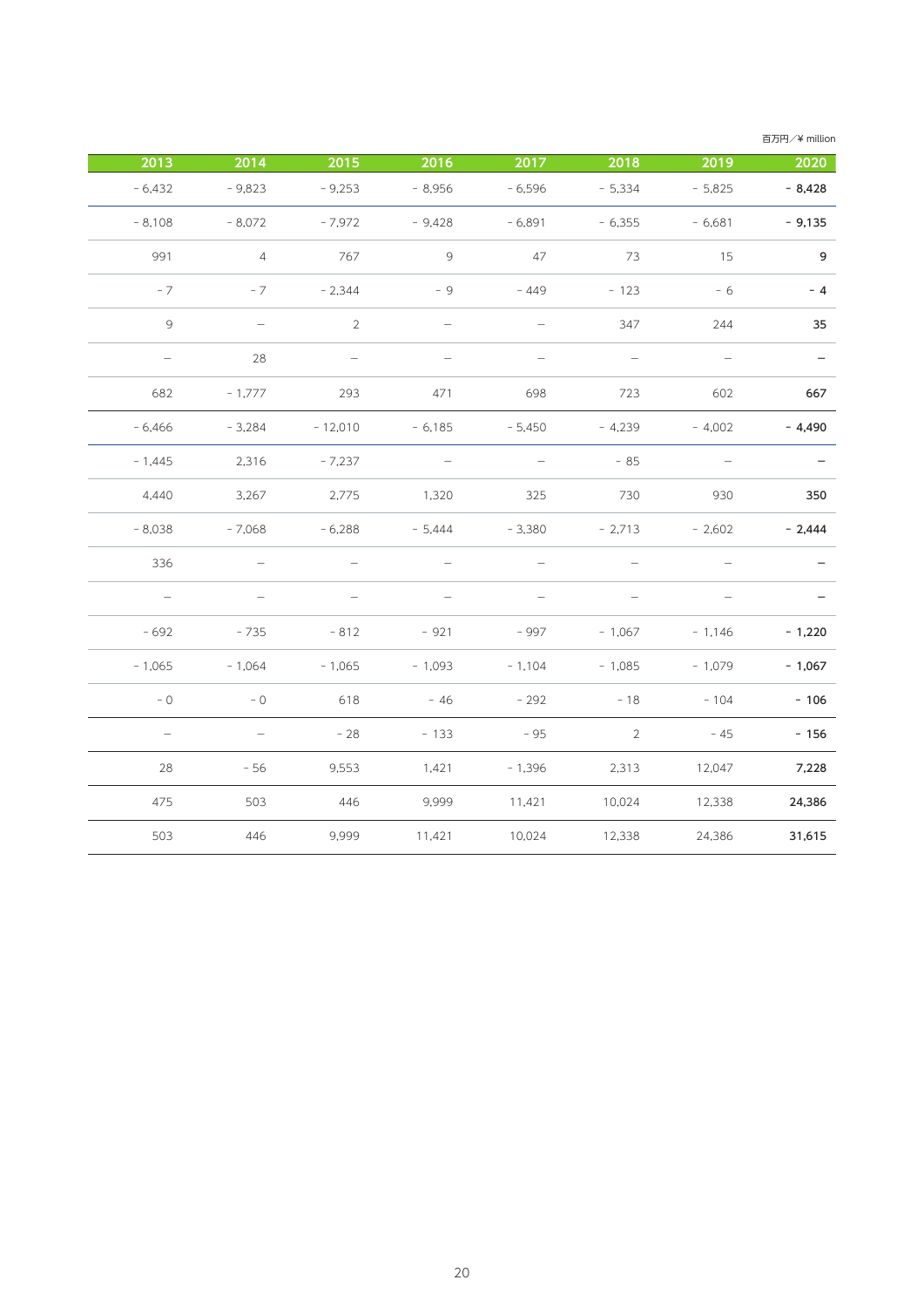



### 所有者別持株比率 %



#### 年間配当金 France France France France France France France France France France France France France France France

Dividend per Share



¥

### 株価推移

Share Price Trend

| -------------                           |                                 |        |        |        |        |        |        |        |        |        | 円/¥    |
|-----------------------------------------|---------------------------------|--------|--------|--------|--------|--------|--------|--------|--------|--------|--------|
| 2020年12月31日時点<br>As of December 31.2020 |                                 | 2011   | 2012   | 2013   | 2014   | 2015   | 2016   | 2017   | 2018   | 2019   | 2020   |
| 始值                                      | <b>Opening Price</b>            | 487    | 497    | 599    | 627    | 750    | 766    | 834    | 972    | 844    | 931    |
| 高値                                      | High Price                      | 531    | 624    | 845    | 776    | 958    | 854    | 1.032  | 1.100  | 1.002  | 1,073  |
| 安値                                      | Low Price                       | 352    | 480    | 571    | 537    | 711    | 685    | 700    | 812    | 776    | 719    |
| 終値                                      | <b>Closing Price</b>            | 489    | 584    | 626    | 756    | 776    | 825    | 957    | 852    | 951    | 1.034  |
| 出来高 (千株)                                | volume<br>(thousands of shares) | 23,418 | 15,283 | 26.997 | 21,348 | 21,282 | 33,298 | 30,044 | 26.341 | 21.723 | 22,401 |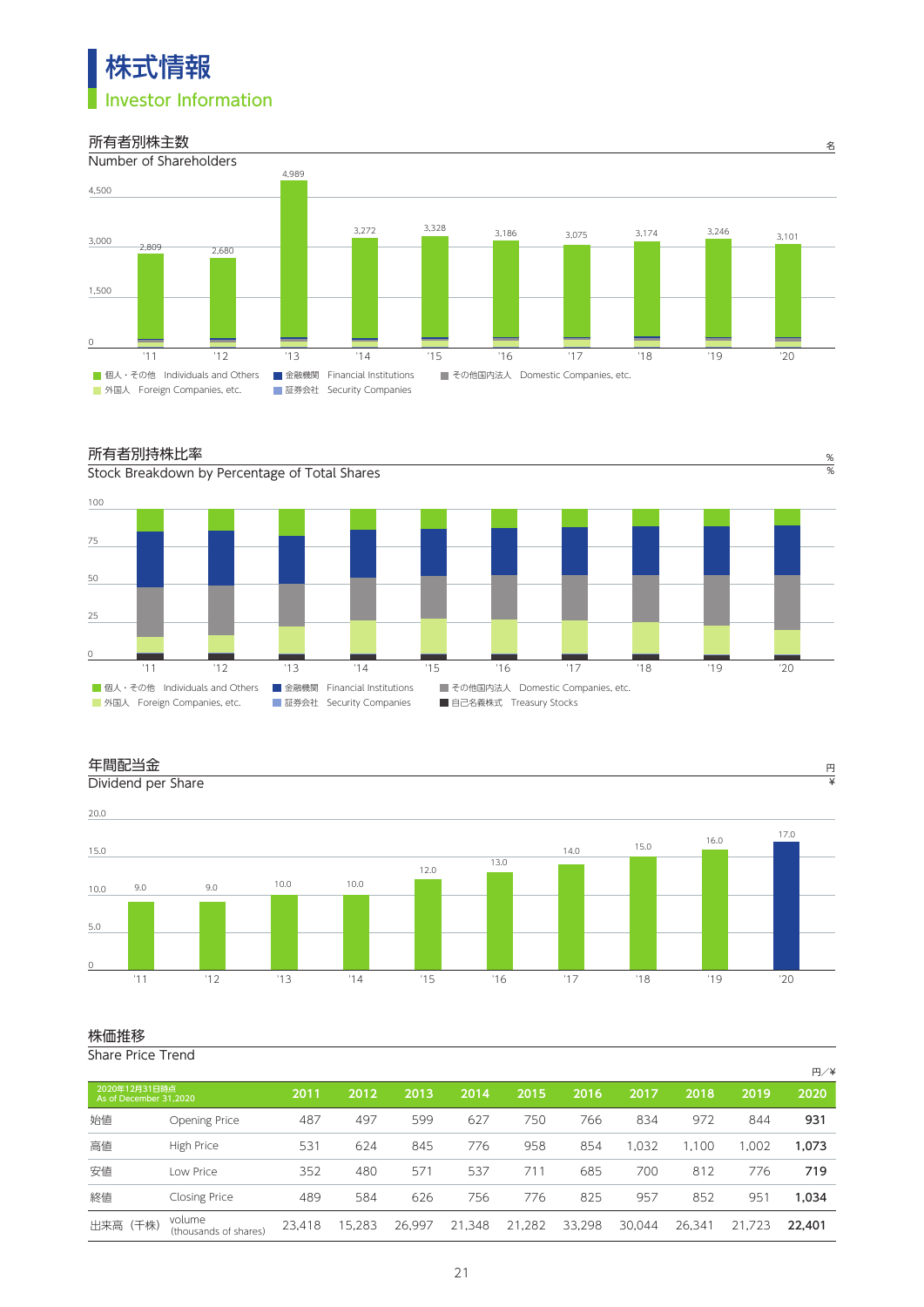### 連結子会社 Consolidated Subsidiaries

|                                                                |                                                                                                  |                      | 百万円/¥ million                  |
|----------------------------------------------------------------|--------------------------------------------------------------------------------------------------|----------------------|--------------------------------|
| 会社名                                                            | 主な事業内容                                                                                           | 資本金                  | 議決権所有割合                        |
| Company                                                        | <b>Business</b>                                                                                  | <b>Capital Stock</b> | Proportion of<br>voting rights |
| 吉田瓦斯㈱<br>Yoshida Gas Co., Ltd.                                 | 山梨県富士吉田市におけるガス事業<br>Supply of Gas in Fujiyoshida City                                            | 80                   | 69.9%                          |
| 下田ガス㈱<br>Shimoda Gas Co.,Ltd.                                  | 静岡県下田市におけるガス事業<br>Supply of Gas in Shimoda City                                                  | 60                   | 67.9%                          |
| 信州ガス㈱<br>Shinshu Gas Co.,Ltd.                                  | 長野県飯田市におけるガス事業<br>Supply of Gas in Iida City                                                     | 50                   | 69.6%                          |
| 佐渡瓦斯㈱<br>Sado Gas Co., Ltd.                                    | 新潟県佐渡市におけるガス事業<br>Supply of Gas in Sado City                                                     | 40                   | 65.4%                          |
| 袋井ガス㈱<br>Fukuroi Gas Co., Ltd.                                 | 静岡県袋井市におけるガス事業<br>Supply of Gas in Fukuroi City                                                  | 50                   | 50.0%                          |
| 中遠ガス㈱<br>Chuen Gas Co., Ltd.                                   | 静岡県掛川市におけるガス事業<br>Supply of Gas in Kakegawa City                                                 | 75                   | 100.0%                         |
| 島田瓦斯㈱<br>Shimada Gas Co.,Ltd.                                  | 静岡県島田市におけるガス事業<br>Supply of Gas in Shimada City                                                  | 60                   | 100.0%                         |
| 御殿場ガス㈱<br>Gotemba Gas Co., Ltd.                                | 静岡県御殿場市におけるガス事業<br>Supply of Gas in Gotemba City                                                 | 93                   | 90.5%                          |
| 清水エル・エヌ・ジー ㈱<br>Shimizu LNG CoLtd.                             | LNG基地の運営およびガスの製造・販売<br>Operation of LNG Receiving Terminal and Production and Sale of Gas        | 3,000                | 65.0%                          |
| 静岡ガスエネルギー ㈱<br>Shizuoka Gas Energy Co., Ltd.                   | LPGおよびLPG機器の販売<br>Sale of LPG and LPG Appliances                                                 | 240                  | 100.0%                         |
| 静岡ガスクレジット㈱<br>Shizuoka Gas Credit Co.,Ltd.                     | ガス消費機器および車両等のリース事業<br>Leasing of Gas Appliances and Vehicles                                     | 40                   | 100.0%                         |
| 静岡ガスリビング㈱<br>Shizuoka Gas Living Co., Ltd.                     | ガス・火災警報器の販売およびリフォーム事業<br>Sale of Gas and Fire Alarm and Home Remodeling                          | 400                  | 100.0%                         |
| 静岡ガス・エンジニアリング㈱<br>Shizuoka Gas Engineering Co., Ltd.           | ガス設備の保全、ガス工事および空調工事の施工<br>Maintenance of Gas Facilities and Construction of Pipelines and Plants | 30                   | 100.0%                         |
| 静岡ガスサービス㈱<br>Shizuoka Gas Service Co., Ltd.                    | LPG配送およびLNG輸送<br>Delivery of LPG and LNG                                                         | 20                   | 100.0%                         |
| 静岡ガス・システムソリューション㈱<br>Shizuoka Gas System Solution Co.,Ltd.     | 情報処理およびシステム開発<br>Data Processing and System Development                                          | 20                   | 100.0%                         |
| 静岡ガス保険サービス㈱<br>Shizuoka Gas Insurance Service CoLtd.           | 保険代理業<br><b>Insurance Agent</b>                                                                  | 18                   | 98.0%                          |
| 静岡ガス&パワー㈱<br>Shizuoka Gas & Power Co.,Ltd.                     | 発電および電力の売買事業<br>Power Generation and Energy Trading                                              | 495                  | 100.0%                         |
| ㈱SG・Bang Bo パワーホールディング<br>SG · Bang Bo Power Holding Co., Ltd. | 有価証券の投資および保有<br>Investing in and holding securities                                              | 20                   | 100.0%                         |
| エネリア静岡中央㈱<br>Enarea Shizuokachuo Co.,Ltd.                      | ガス消費機器の販売およびリフォーム事業<br>Sale of Gas Appliances and Home Remodeling                                | 30                   | 100.0%                         |
| エネリア静岡北㈱<br>Enarea Shizuokakita Co.,Ltd.                       | ガス消費機器の販売およびリフォーム事業<br>Sale of Gas Appliances and Home Remodeling                                | 30                   | 40.0%                          |
| エネリア東部中央㈱<br>Enarea Tobuchuo Co.,Ltd.                          | ガス消費機器の販売およびリフォーム事業<br>Sale of Gas Appliances and Home Remodeling                                | 30                   | 100.0%                         |
| エネリア東部東㈱<br>Enarea Tobuhigashi Co., Ltd.                       | ガス消費機器の販売およびリフォーム事業<br>Sale of Gas Appliances and Home Remodeling                                | 20                   | 100.0%                         |

<海外子会社 Overseas Subsidiary>

| SHIZUOKA GAS TRADING PTE. LTD. | LNGトレーディングにおけるフロントオフィス                          | SGD 800.000 | 100.0% |
|--------------------------------|-------------------------------------------------|-------------|--------|
| SHIZUOKA GAS TRADING PTE. LTD. | Front office activities in LNG trading business |             |        |